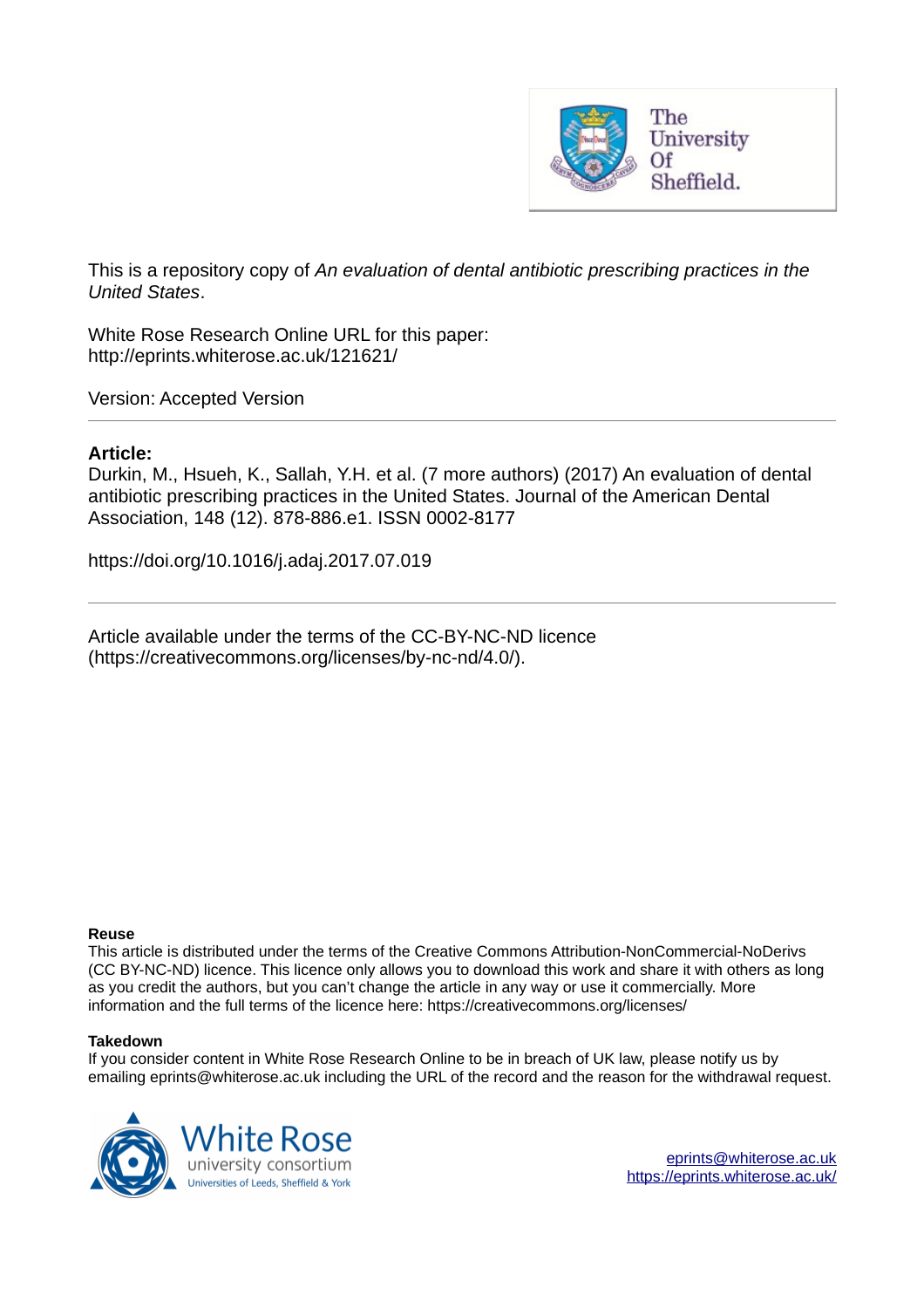### **Title: An evaluation of dental antibiotic prescribing practices in the United States**

**Author(s):** Michael J. Durkin MD MPH,<sup>1</sup> Kevin Hsueh MD,<sup>1</sup> Ya Haddy Sallah MPH,<sup>2</sup> Qianxi Feng,<sup>2</sup> S. Reza Jafarzadeh DVM MPVM PhD,<sup>3</sup> Kiraat D. Munshi PhD,<sup>4</sup> Peter Lockhart DDS,<sup>5</sup> Martin Thornhill MBBS, BDS, PhD,<sup>5,6</sup> Rochelle R. Henderson PhD,<sup>4</sup> Victoria J. Fraser MD<sup>1</sup>; for the CDC Prevention Epicenters.

Affiliations: <sup>1</sup>Division of Infectious Diseases, Washington University in St. Louis School of Medicine. <sup>2</sup>Brown School of Social Work and Public Health, Washington University in St. Louis. <sup>3</sup>Clinical Epidemiology Research and Training Unit, Boston University School of Medicine. <sup>4</sup>Express Scripts Holding Company, St. Louis. <sup>5</sup>Department of Oral Medicine, Carolinas Medical Center. <sup>6</sup>Unit of Oral and Maxillofacial Medicine, Pathology and Surgery, School of Clinical Dentistry, University of Sheffield, UK.

The contributing authors' academic titles, affiliations, and email addresses are below:

Michael J. Durkin MD, MPH

Assistant Professor of Medicine

Department of Medicine, Division of Infectious Diseases

Washington University School of Medicine

St. Louis, Missouri, USA

Email: mdurkin@wustl.edu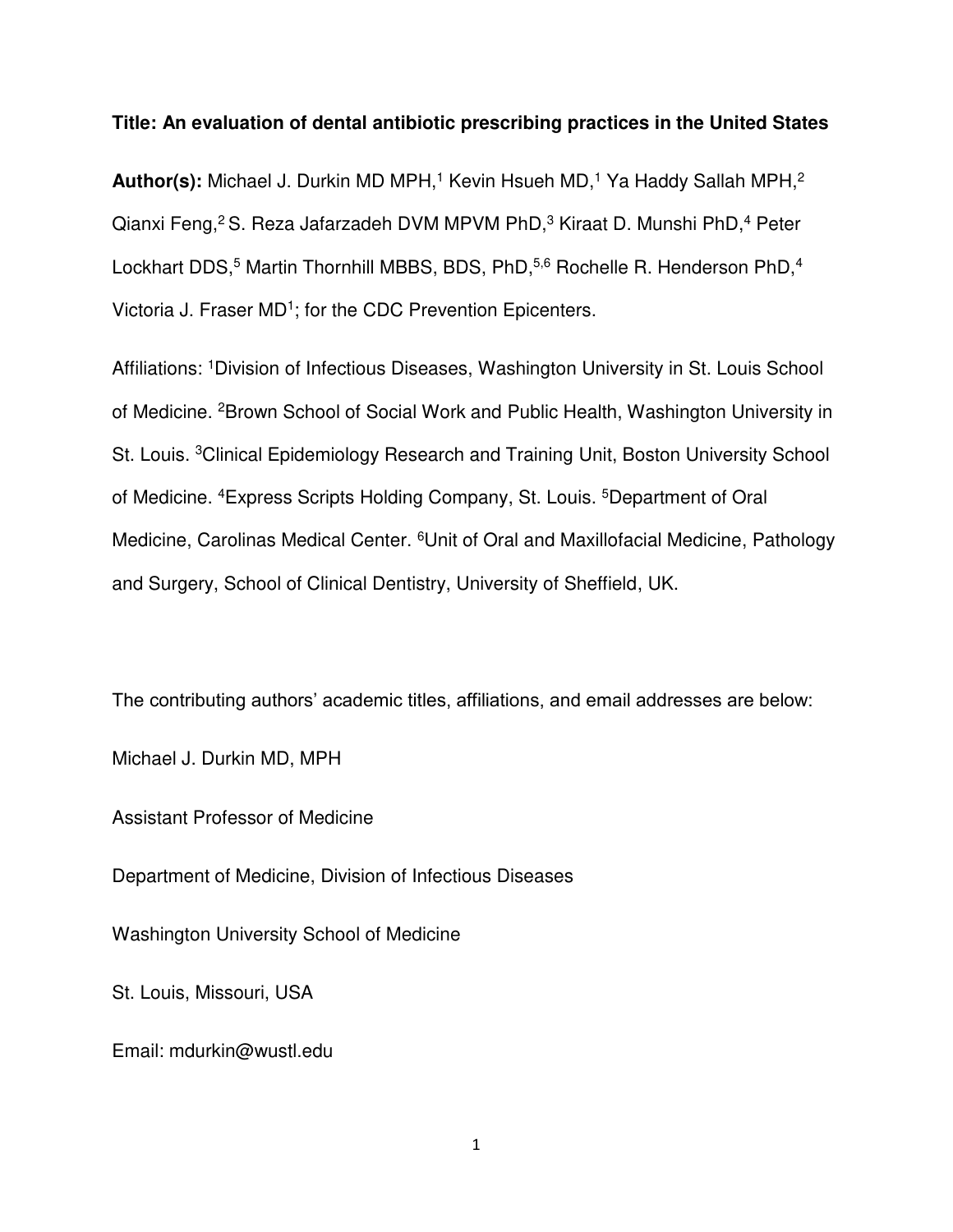Kevin Hsueh, MD

Assistant Professor of Medicine

Department of Medicine, Division of Infectious Diseases

Washington University School of Medicine

St. Louis, Missouri, USA

Email: kevin.hsueh@wustl.edu

Ya Haddy Sallah MPH

Data Analyst

Brown School of Social Work and Public Health

Washington University in St. Louis

St. Louis, Missouri, USA

Email: yahaddy.sallah@yale.edu

Qianxi Feng BA

Data Analyst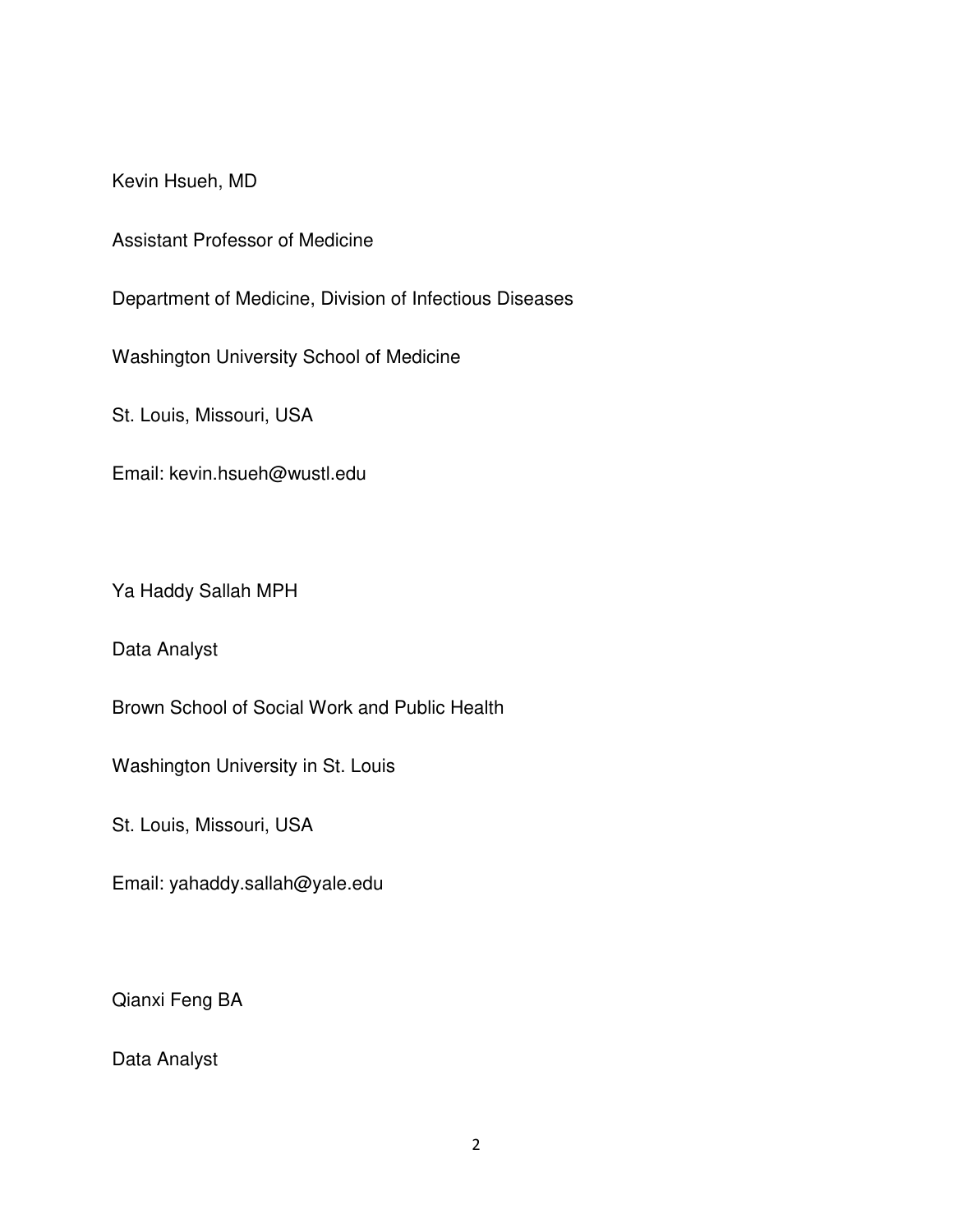Brown School of Social Work and Public Health

Washington University in St. Louis

St. Louis, Missouri, USA

Email: qianxi.feng@wustl.edu

S. Reza Jafarzadeh DVM MPVM PhD

Assistant Professor of Medicine

Clinical Epidemiology Research and Training Unit

Boston University School of Medicine

Boston, Massachusetts, USA

Email: srjafarz@bu.edu

Kiraat D. Munshi PhD

Senior Outcomes Research Manager

Research & Clinical Services

Express Scripts Holding Company

St. Louis, Missouri, USA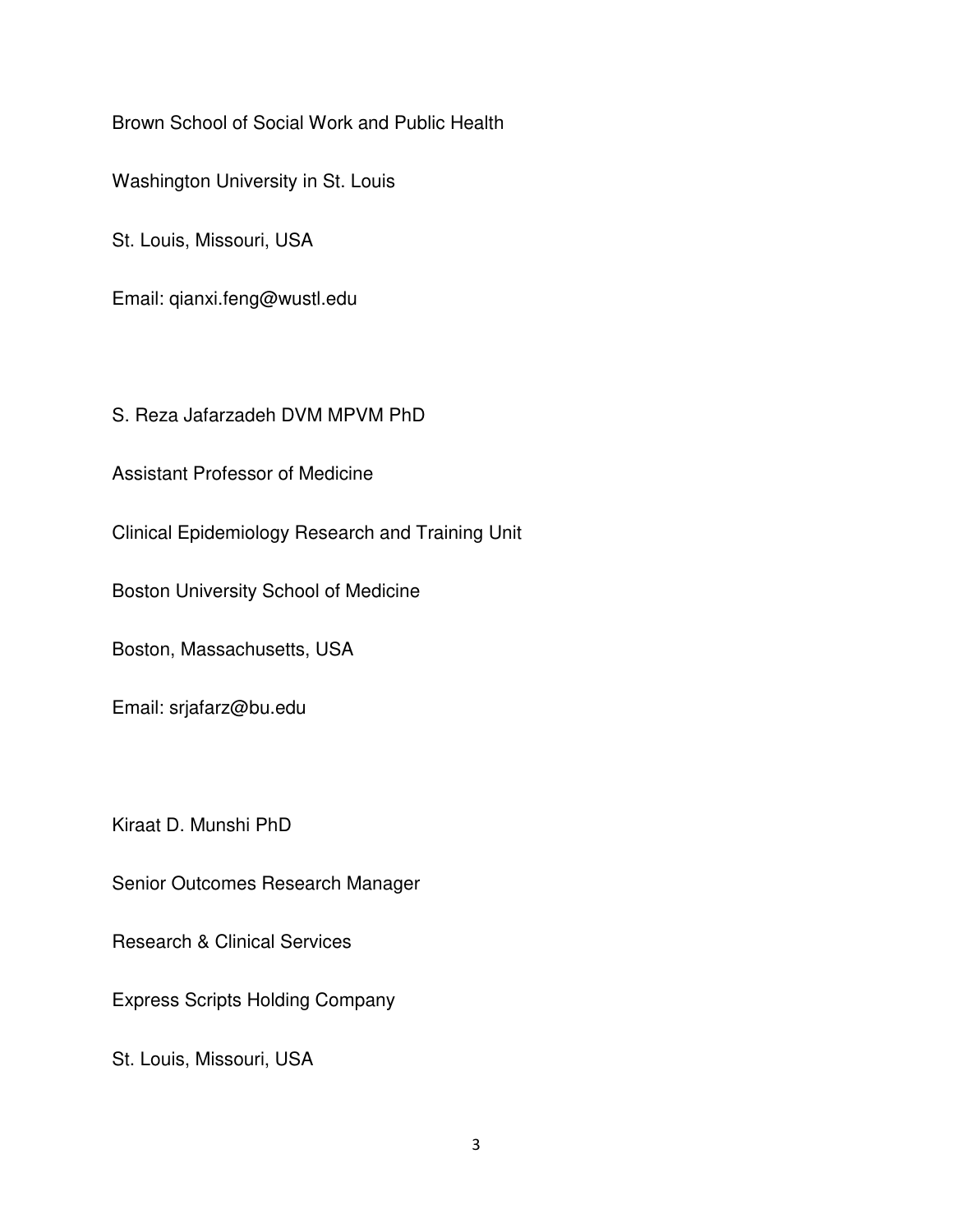Email: KDMunshi@express-scripts.com

Peter B. Lockhart DDS

Research Professor

Department of Oral Medicine

Carolinas HealthCare System

Charlotte, NC, USA

Email: Peter.Lockhart@carolinashealthcare.org

Martin H. Thornhill MBBS, BDS, PhD

Professor of Translational Research in Dentistry

The University of Sheffield

Sheffield, United Kingdom

Email: m.thornhill@sheffield.ac.uk

Rochelle Henderson PhD

Senior Director of Research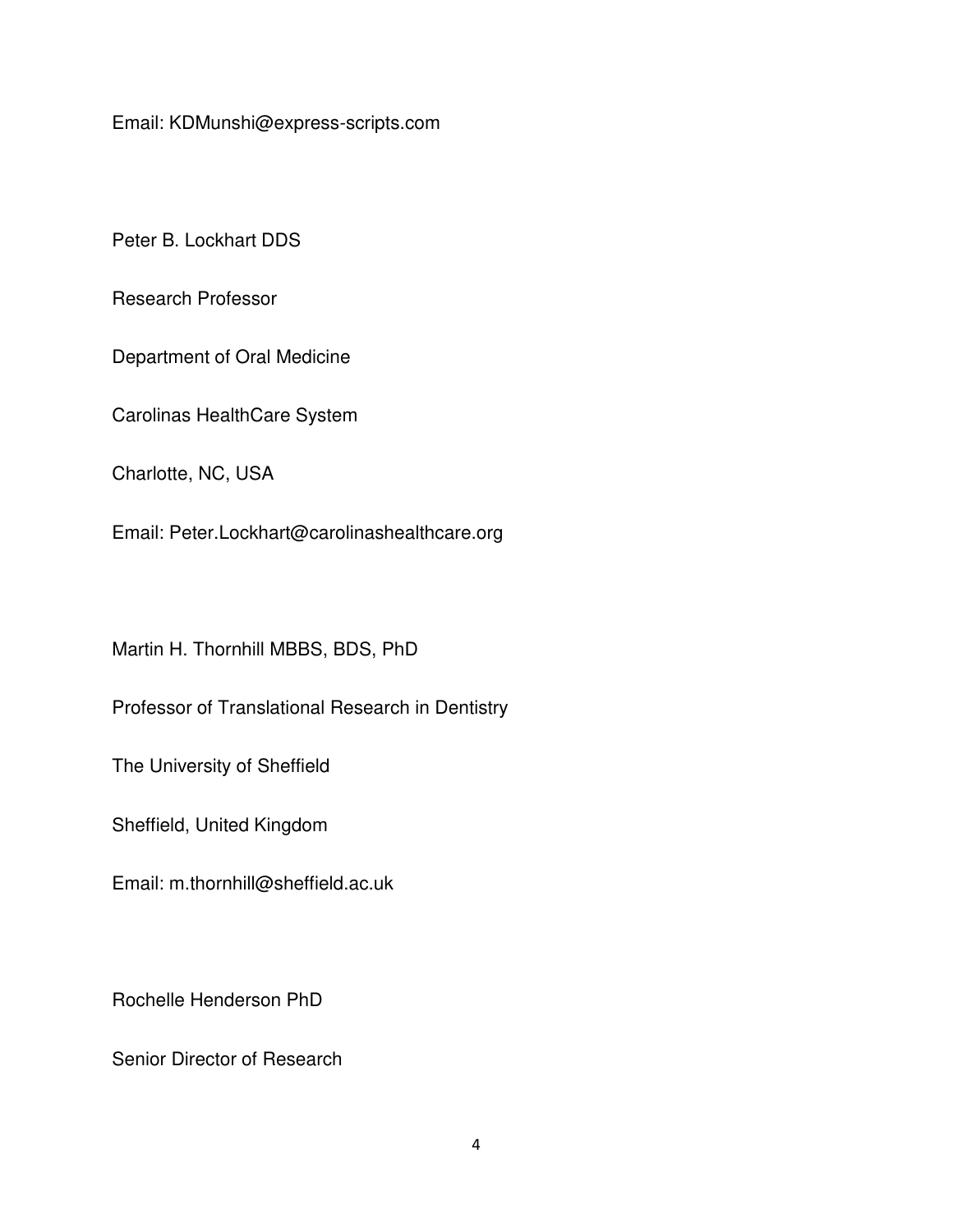Express Scripts Holding Company

St. Louis, Missouri, USA

Email: RRHenderson@express-scripts.com

Victoria J Fraser MD

Adolphus Busch Professor of Medicine

Department of Medicine, Division of Infectious Diseases

Washington University School of Medicine

St. Louis, Missouri, USA

Email: [vfraser@wustl.edu](mailto:vfraser@wustl.edu)

By mutual agreement, I will serve as the corresponding author. My contact information is below:

Michael J. Durkin MD, MPH

Campus Box 8051

4523 Clayton Avenue

St. Louis, MO 63110-1093

Phone (314) 454-8225

Fax (314) 454-5392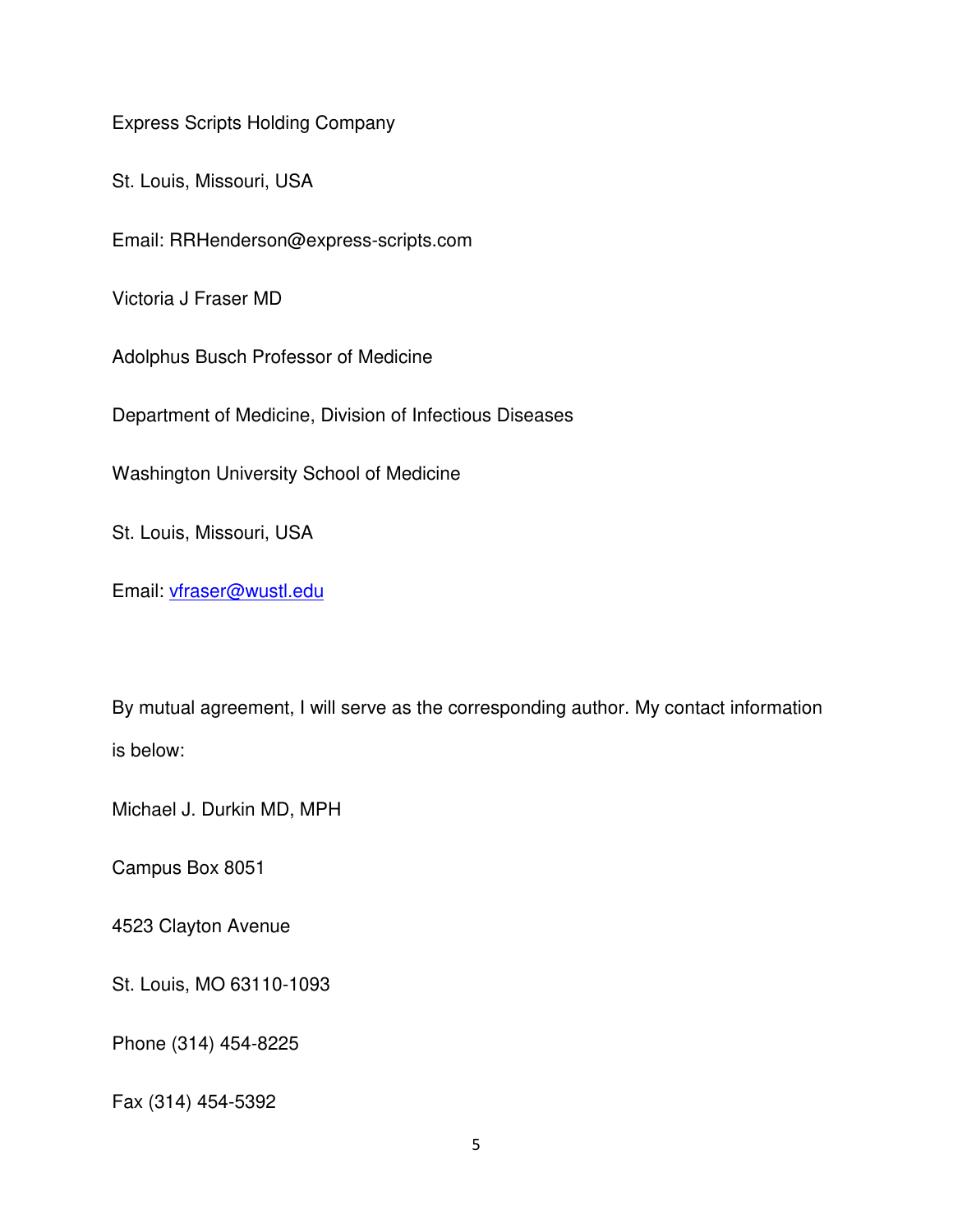Email [mdurkin@wustl.edu](mailto:mdurkin@wustl.edu)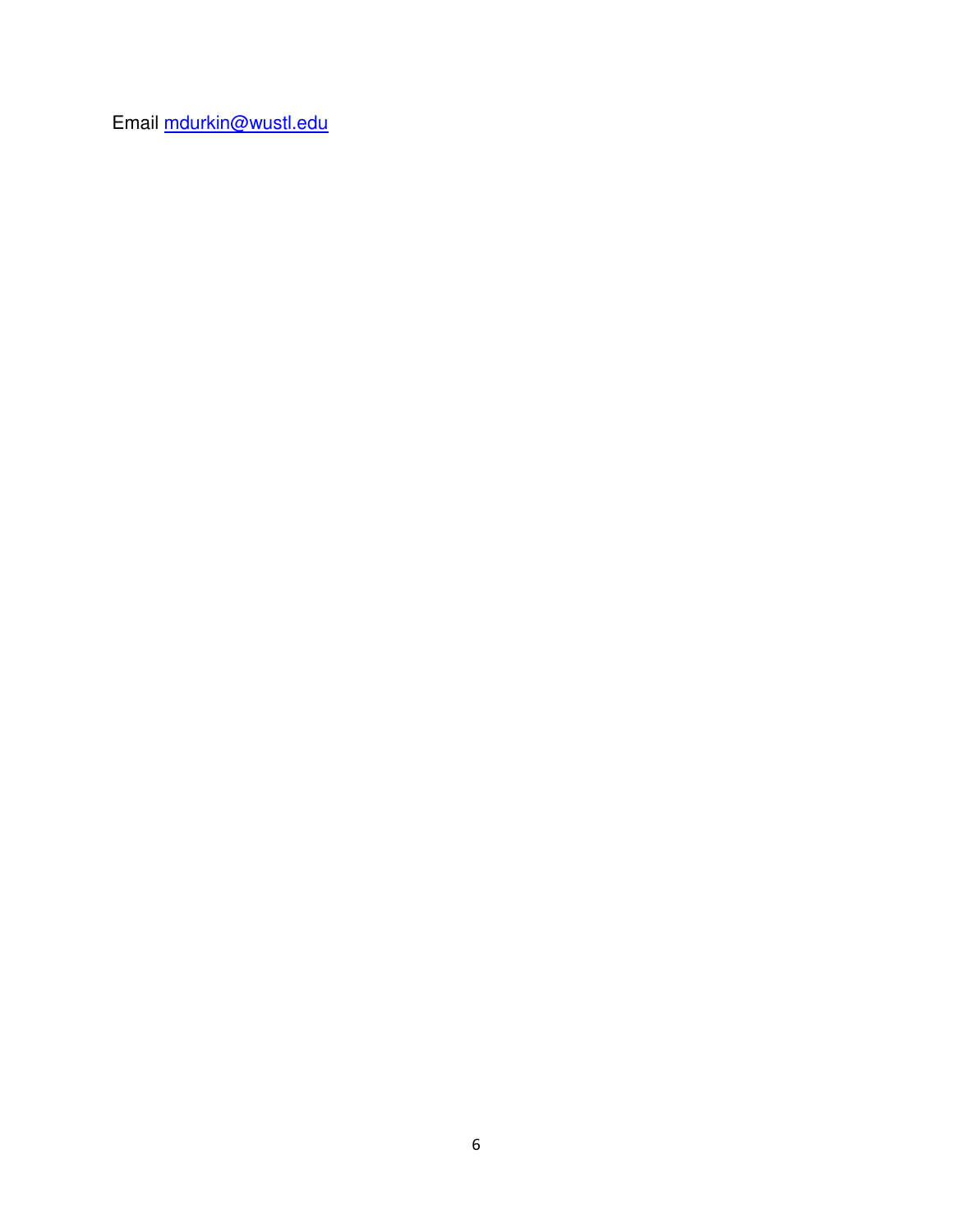## **Background**

Antibiotics are the most commonly used medications for the treatment and prevention of bacterial infections, and account for \$10.7 billion in healthcare expenditure in the United States (US).<sup>1,2</sup> However, antibiotic misuse is widespread in outpatient and inpatient clinical settings. For example, the Centers for Disease Control and Prevention (CDC) conservatively estimate that 47 million prescriptions for antibiotics (30% of all outpatient antibiotic prescriptions) are unnecessary. $3$  Excessive antibiotic use contributes to the development of antibiotic-resistant bacteria, such as *Clostridium difficile* and carbapenem-resistant Enterobacteriaceae, which are recognized as urgent threats to the US healthcare system. Serious antibiotic-resistant bacteria are estimated to cause 23,000 deaths and 2 million illnesses in the US annually.<sup>1</sup>

 A number of organizations have initiated strategies to improve antibiotic utilization, including the CDC, which has set a national goal to reduce the number of inappropriate antibiotic prescriptions by half by the year 2020.<sup>4</sup> In 2003, the CDC launched the Get Smart about Antibiotics campaign, aimed at educating healthcare providers and consumers about appropriate antibiotic prescribing and use.<sup>5</sup> More recently, the CDC released guidance to hospitals,  $6$  nursing homes,  $7$  and outpatient clinics  $8$  on how to improve antibiotic prescribing practices. As of January 1<sup>st</sup> 2017, The Joint Commission (a national hospital accreditation agency in the US) requires that all acute-care hospitals have an antimicrobial stewardship program to improve antibiotic prescribing practices.<sup>9</sup> Moreover, the Centers for Medicare and Medicaid Services (CMS) has proposed formal antibiotic stewardship programs in all acute-care hospitals as a condition of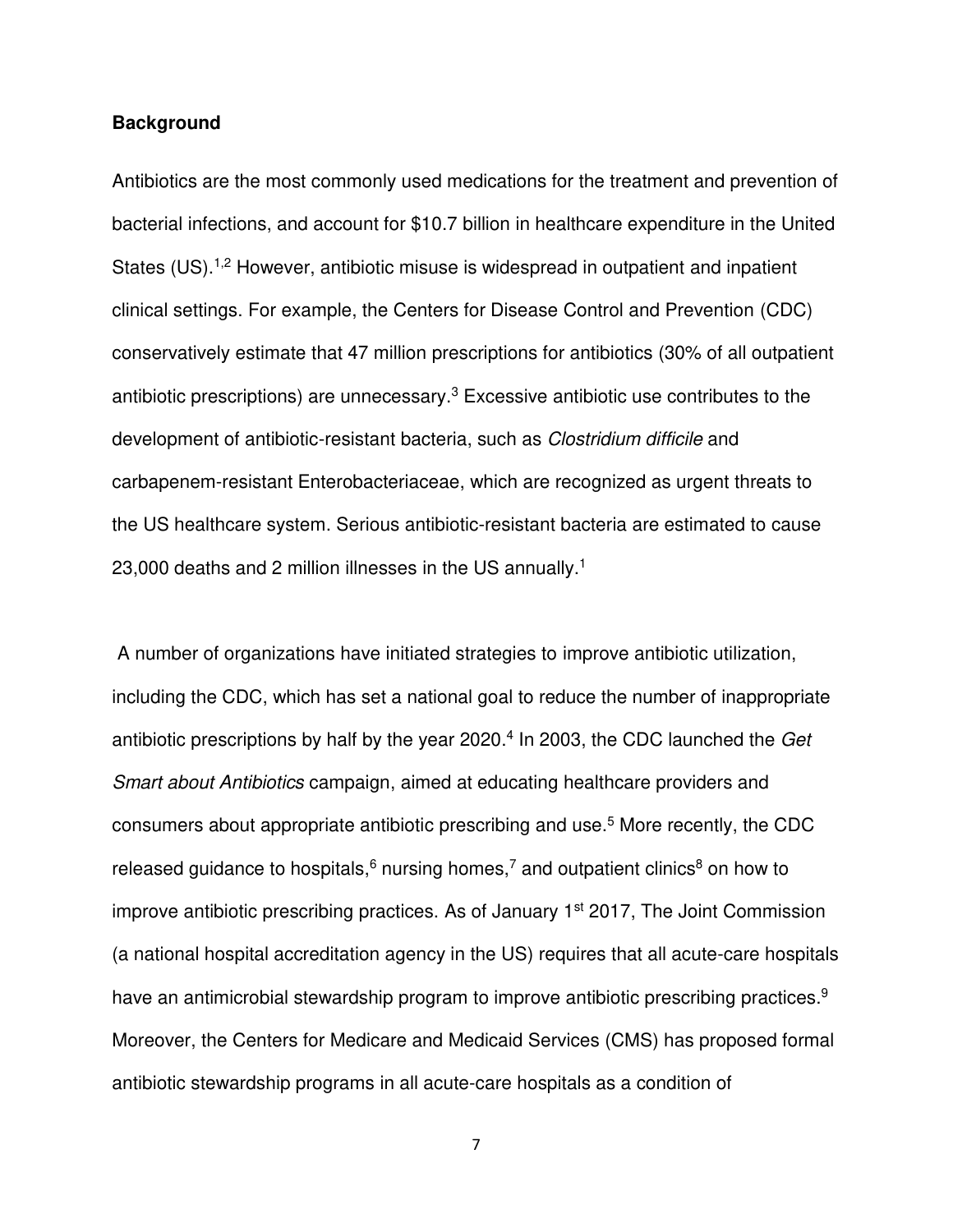participation.<sup>10</sup> Many of these initiatives are aimed at physicians, but antibiotic prescribing practices by other healthcare providers, including dentists, are likely to be closely evaluated in the future.

There is a lack of published data on the antibiotic prescribing practices of dentists. Current studies suggest that inappropriate antibiotic prescribing by dentists may be common. For example, a self-reported survey of dentists found that 70% of dentists reported inappropriate prescription of prophylactic antibiotics prior to a dental procedure.<sup>11</sup> Moreover, dentists' adherence to current antibiotic prescribing guidelines likely remain suboptimal. In a case-based survey, adherence to prescribing guidelines among pediatric dentists in North Carolina varied by 10-42%.<sup>12</sup> In a UK study of antibiotic prescribing among general dental practices, only 19% of antibiotics were prescribed in situations where their use was indicated by clinical guidelines. A similar study in the oral surgery acute dental clinic of a major London hospital reported only 30% of antibiotic prescriptions complied with clinical guidelines.<sup>13</sup>

To our knowledge, there has been only one nation-wide epidemiologic investigation of antibiotic prescribing practices by dentists in the U.S.<sup>14</sup> Roberts et al reported data on the number and type of antibiotics prescribed by general dentists. However, there is little data on the antibiotic prescribing practices among dental specialists for prophylaxis versus treatment purposes and the length of antibiotic treatment courses prescribed by dentists. In this study we evaluated the antibiotic prescribing practices of dentists in the US by analyzing dental antibiotic prescription claims data for a large nationally representative sample of commercially-insured individuals.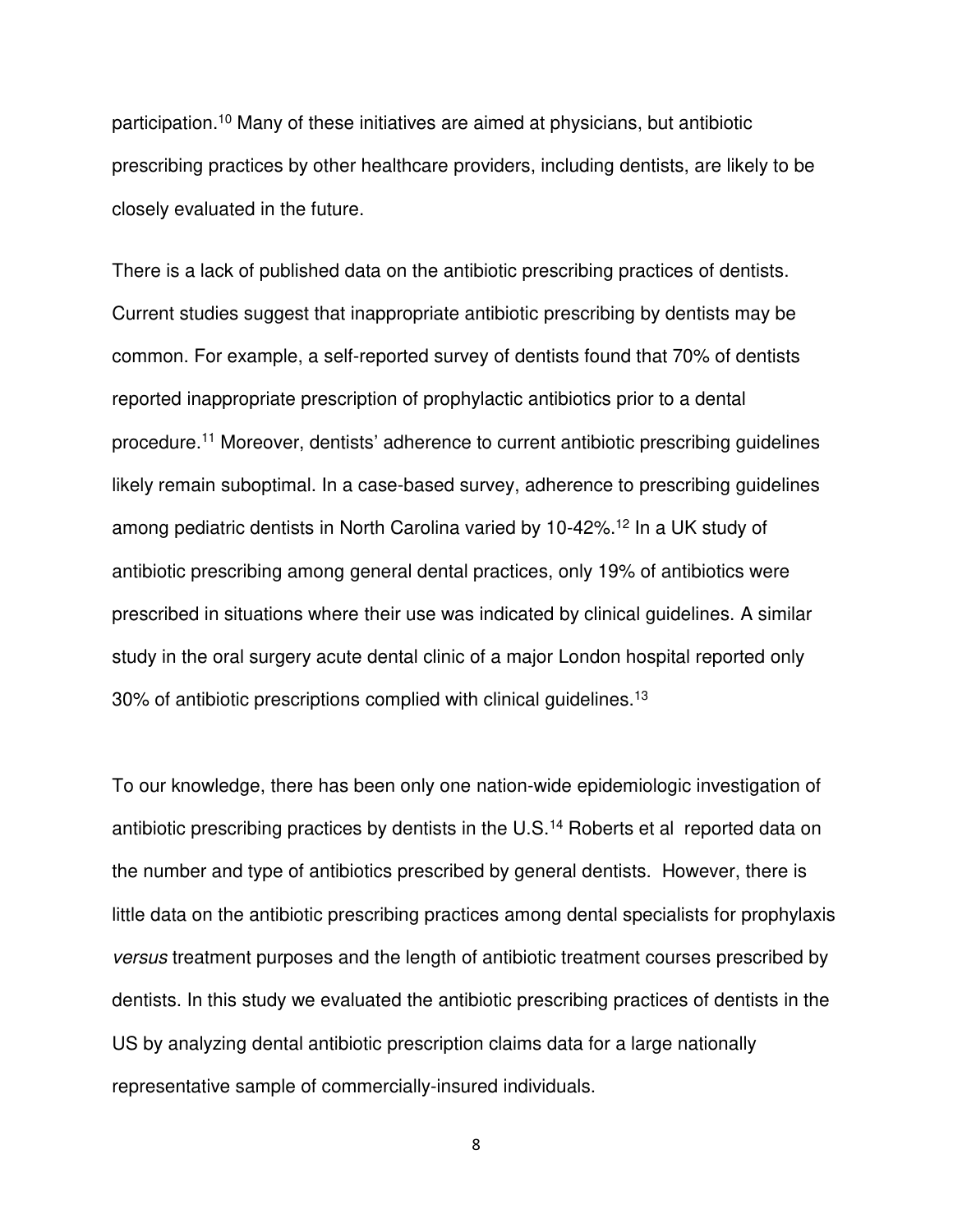## **Methods**

Express Scripts Holding Company (ESHC) is the largest independent prescription benefits manager in the United States, with detailed prescription data for over 80 million American lives. Data on outpatient antibiotic prescriptions from dentists from January 1, 2015 through December 31, 2015 was obtained from the ESHC database. Data included prescribing dental provider specialty and location, as well as the prescribed antibiotic's name, dose, and days' supply (treatment duration). Members with missing claims information, including provider information, were excluded. Topical antibiotics, systemic or topical antifungals, antiparasitics, and antivirals were excluded. Antibiotics with the same active ingredient, but a different formulation (e.g., extended release tablets) were combined. Antimicrobials with antibacterial properties (e.g., methenamine) were included.

Provider specialties were ranked by percentage of total antibiotic prescriptions, and the top 10 were displayed (Table 1). For this initial analysis, general dentists and all dental specialists were grouped together. The number of prescribers, prescriptions, patients, and eligible beneficiaries in the database were also obtained. The number of eligible beneficiaries was defined as the total number of individuals within the ESHC database at the midpoint of the 2015 calendar year. In other words, this value represents the number of individuals who are eligible for prescription benefit coverage through ESHC. This number does not reflect the number of people who received dental care or filled any antibiotic prescriptions. The percentage of total prescribers was calculated by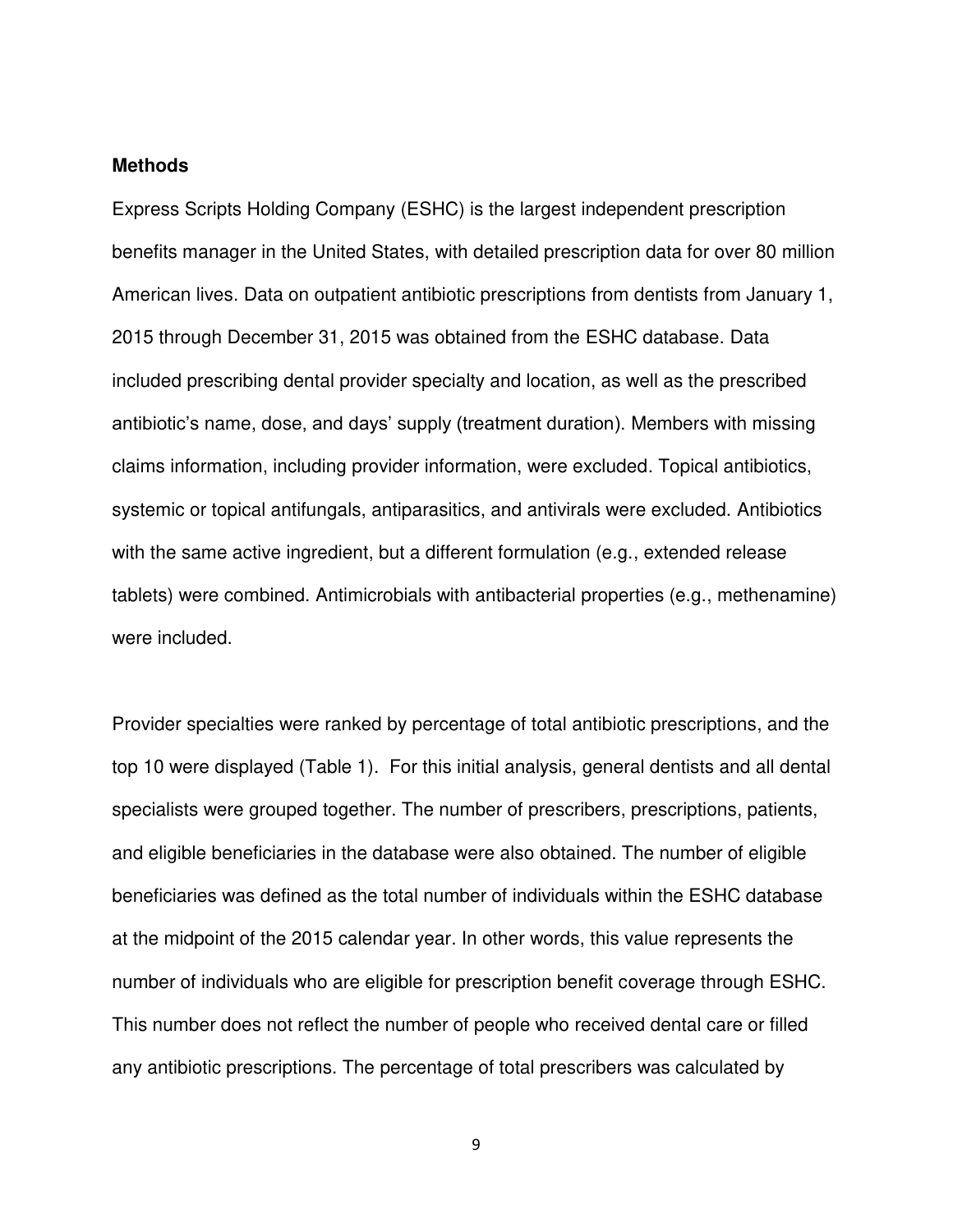dividing the number of providers within each specialty by the total number of prescribers. The percentage of antibiotic prescriptions was calculated using a similar method. The number of antibiotic prescriptions per prescriber was calculated to evaluate for high-volume antibiotic prescribing groups with fewer providers and lowvolume antibiotic prescribing groups with several providers.

We reviewed the most common antibiotics prescribed by all dental providers and stratified the results by dental specialty. The number of dental specialty prescribers, number of prescriptions, number of patients, the rate of prescriptions per provider, and the rate ratio of antibiotic prescriptions compared to general dentists were analyzed from the available data. Antibiotic selection was explored by listing the top 10 most commonly prescribed antibiotics for each dental specialty. Pairwise chi-square tests were conducted to compare prescribing rates by specialty with general dentists.

Antibiotic treatment duration (number of days) was presented in a histogram. In order to distinguish antibiotic prescriptions provided for prophylaxis purposes from those provided for treatment purposes we defined antibiotic prophylaxis prescriptions as those written for ≤1 days' supply of antibiotics, and we defined treatment prescriptions as those written for >1 days' supply of antibiotics. US maps were used to evaluate for variation in state-level antibiotic prescribing practices for overall antibiotic use, antibiotic use for prophylaxis, and antibiotic use for treatment purposes. Antibiotic prescriptions were calculated by antibiotic prescription count per 100,000 eligible beneficiaries in each state to adjust for variation in the state population.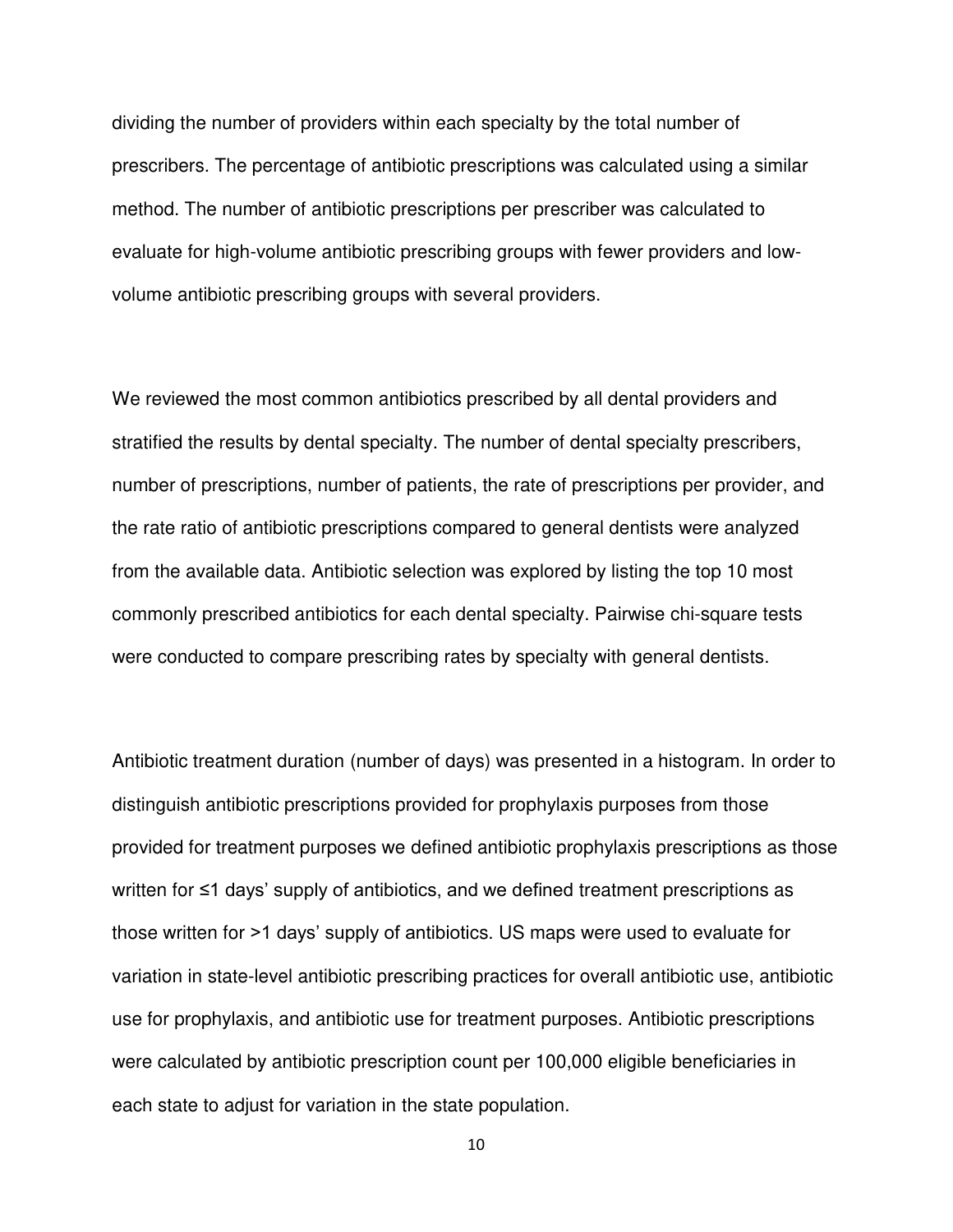The analyses were performed with SAS (v9.4, Cary, NC, USA) and R (v3.3.1). This study was approved by the Washington University's Human Research Protection Office.

# **Results**

A total of 22,299,629 antibiotic prescriptions were prescribed by 866,916 providers out of the 38,988,099 eligible member database for the calendar year 2015. On average, 0.57 antibiotics were prescribed per beneficiary in 2015. Accounting for 17.93% of providers (155,462), dentists prescribed the third highest number of antibiotics (2,937,494 prescriptions) (Table 1). After adjusting for number of prescriptions per provider, dentists prescribed fewer antibiotics than most medical specialties (18.90 prescriptions per provider), and ranked ninth among the top 10 antibiotic prescribing specialties by prescription count, after obstetric and gynecologic providers (20.72 prescriptions per provider).

When examining antibiotic prescriptions by dental providers only, the most common antibiotics prescribed were amoxicillin, clindamycin, penicillin, azithromycin, and cephalexin (Figure 1). However, several unusual antibiotics were identified including erythromycin, an agent that is no longer recommended in the American Dental Association (ADA) quidelines, which was identified as the  $10<sup>th</sup>$  most-commonly prescribed antibiotic. Prescriptions that lack significant antimicrobial activity against typical oral flora were also identified. Atypical antibiotics prescribed that are not optimal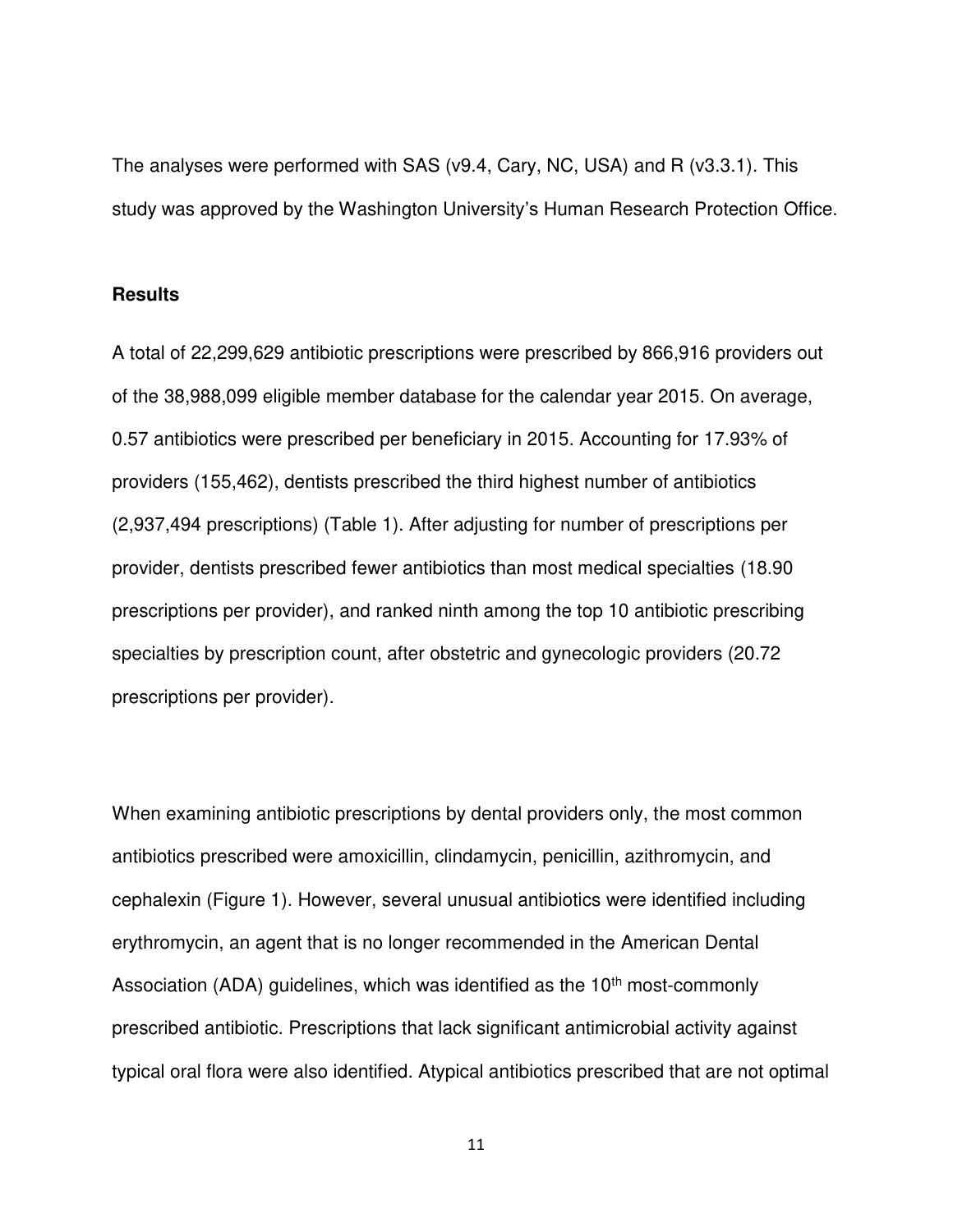for treating oral infections included drugs like ciprofloxacin  $(n=14,451; 0.49\%)$ , trimethoprim-sulfamethoxazole (n=3,318; 0.11%), nitrofurantoin (n=835; 0.03%), and methenamine  $(n=59; <0.01\%)$ .

There was a significant variation in antibiotic prescribing practices by dental specialty (Table 2). Although general dentists prescribed the highest volume of antibiotics, they had lower prescribing rates than some other dental specialists. As a specialty, Oral and Maxillofacial Pathology was much more likely to prescribe antibiotics than other dental specialties. Other high-volume dental prescribing specialties included Oral and Maxillofacial Surgery, Oral and Maxillofacial Radiology, Endodontics, and Periodontics. Orthodontists prescribed the fewest antibiotics per prescriber.

All dental providers commonly prescribed broad spectrum antibiotics, such as clindamycin and amoxicillin-clavulanate. However, antibiotic prescribing patterns varied by dental specialty for several antibiotics (Table 3). For example, periodontists prescribed doxycycline more than their peers, whereas orthodontists prescribed azithromycin more often. Interestingly, oral and maxillofacial surgeons more frequently prescribed narrower spectrum antibiotics such as penicillin and amoxicillin compared to other dental specialties.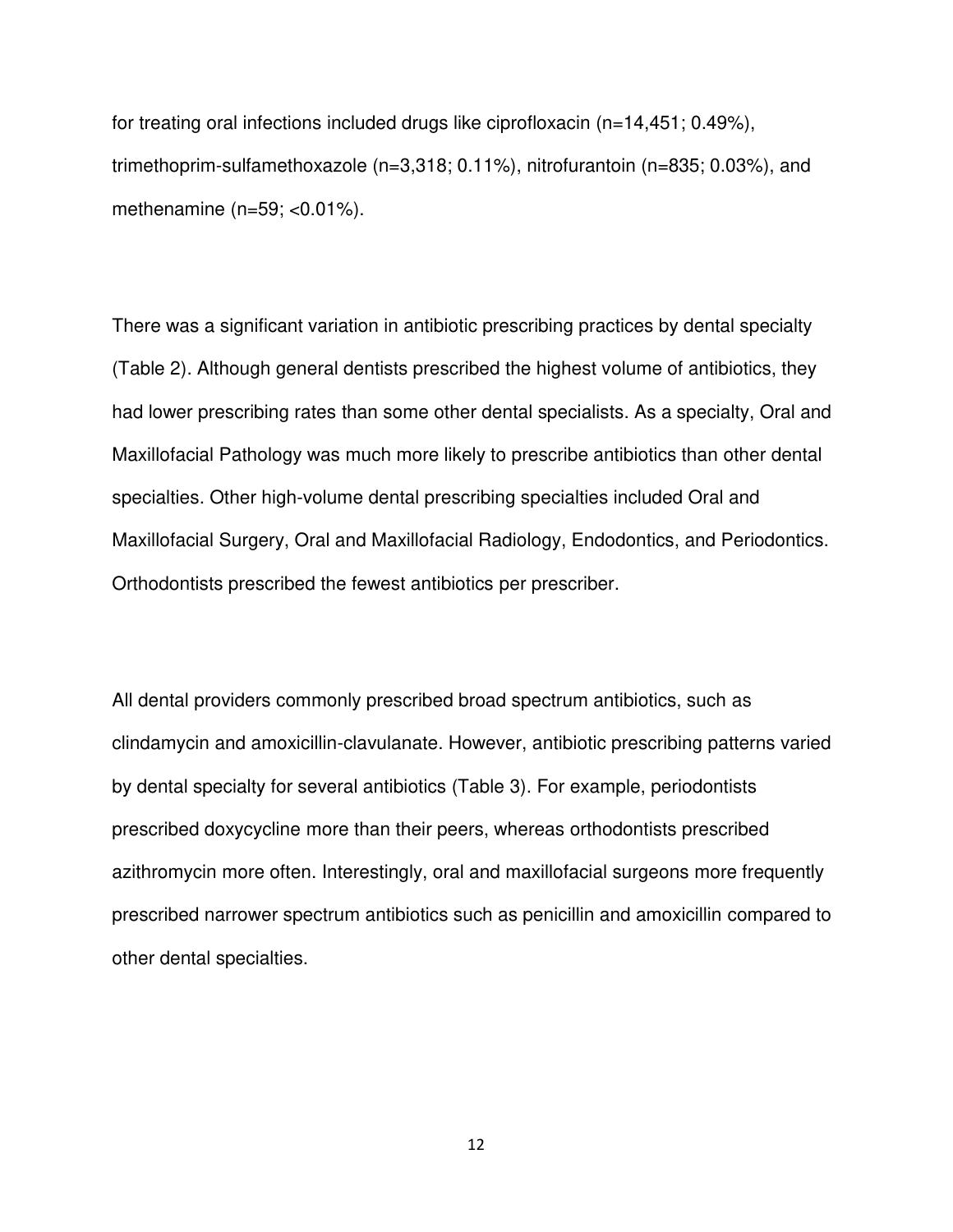A histogram depicting antibiotic prescription duration demonstrated that most antibiotics were prescribed for 5, 7, or 10 days (Figure 2a). There were very few prescriptions for fewer than 5 days; some prescriptions for 30 days or longer were identified, but these were rare. These findings were largely driven by amoxicillin, which showed a similar prescribing pattern (Figure 2b). Histograms stratified by common antibiotics demonstrated similar findings (Supplemental Figure). Amoxicillin, the most common antibiotic prescribed in our data, was generally written for 7 or 10 days. Similar prescribed durations were demonstrated for penicillin and amoxicillin-clavulanate. Azithromycin, clindamycin and cephalexin – recommended alternatives to amoxicillin for endocarditis prophylaxis – were rarely prescribed with fewer than 5 days of supply.

Significant variation in antibiotic prescribing rates are demonstrated by state maps (Figures 3a, 3b, and 3c). Specifically, overall antibiotic prescribing, and antibiotic prescribing rates for treatment, were highest in the southern regions (Alabama, Mississippi, Louisiana, and Arkansas) and the Northeast (New York, Massachusetts, and New Jersey). In contrast, prescribing rates for antibiotic prophylaxis were highest in the Great Plains (Kansas, Nebraska, Iowa, and South Dakota).

# **Discussion**

To our knowledge, this study is the first to provide national estimates for antibiotic treatment selection by both general dentists and dental specialists in the United States. When taken together, general dentists and dental specialists are the third highest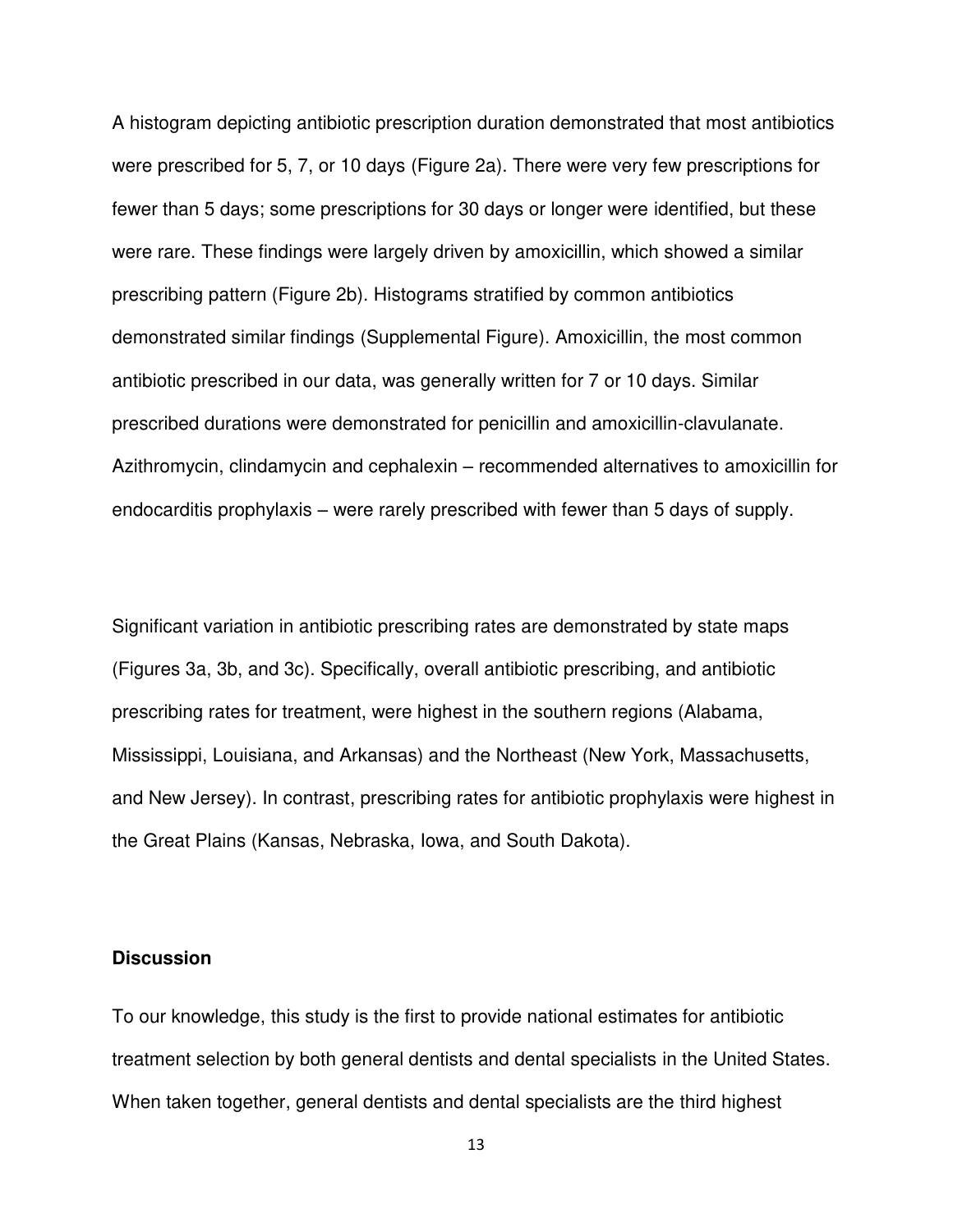prescribers of antibiotics in the nation by volume. This study is also the first to examine dental antibiotic treatment duration in the US. Results of this study suggest that most antibiotics prescribed by dentists in the United States are likely for the treatment of odontogenic infections, rather than antibiotic prophylaxis. Many treatment courses utilize broad-spectrum agents such as amoxicillin-clavulanate and clindamycin. This study demonstrated that dentists occasionally prescribed antibiotics unsuited for antibiotic prophylaxis or the treatment of dental infections and with spectra of antimicrobial activity suited only for non-dental conditions, such as urinary tract infections.

Several studies have previously demonstrated that antibiotic prescribing among dentists is comparable to many medical specialties. Using national antibiotic prescribing estimates for the US in 2011, Hicks et al. identified that general dentists were responsible for 10% of antibiotic prescriptions and were the  $4<sup>th</sup>$  highest prescriber of antibiotics in the US by volume.<sup>15</sup> In fact, general dentists in that study prescribed slightly fewer antibiotics than pediatricians (12%) and internal medicine physicians (12%). Dentists in other countries also contribute to a large percentage of antibiotic prescriptions. For example, dentists provided approximately 11.3% of all outpatient antibiotic prescriptions in British Columbia, Canada in 2013<sup>16</sup> and nearly 10% of all antibiotic prescribing in primary care in England.<sup>17</sup>

Antibiotic prescribing among dentists appears to be increasing in some countries. National antibiotic prescribing rates increased by 50% among dental practitioners in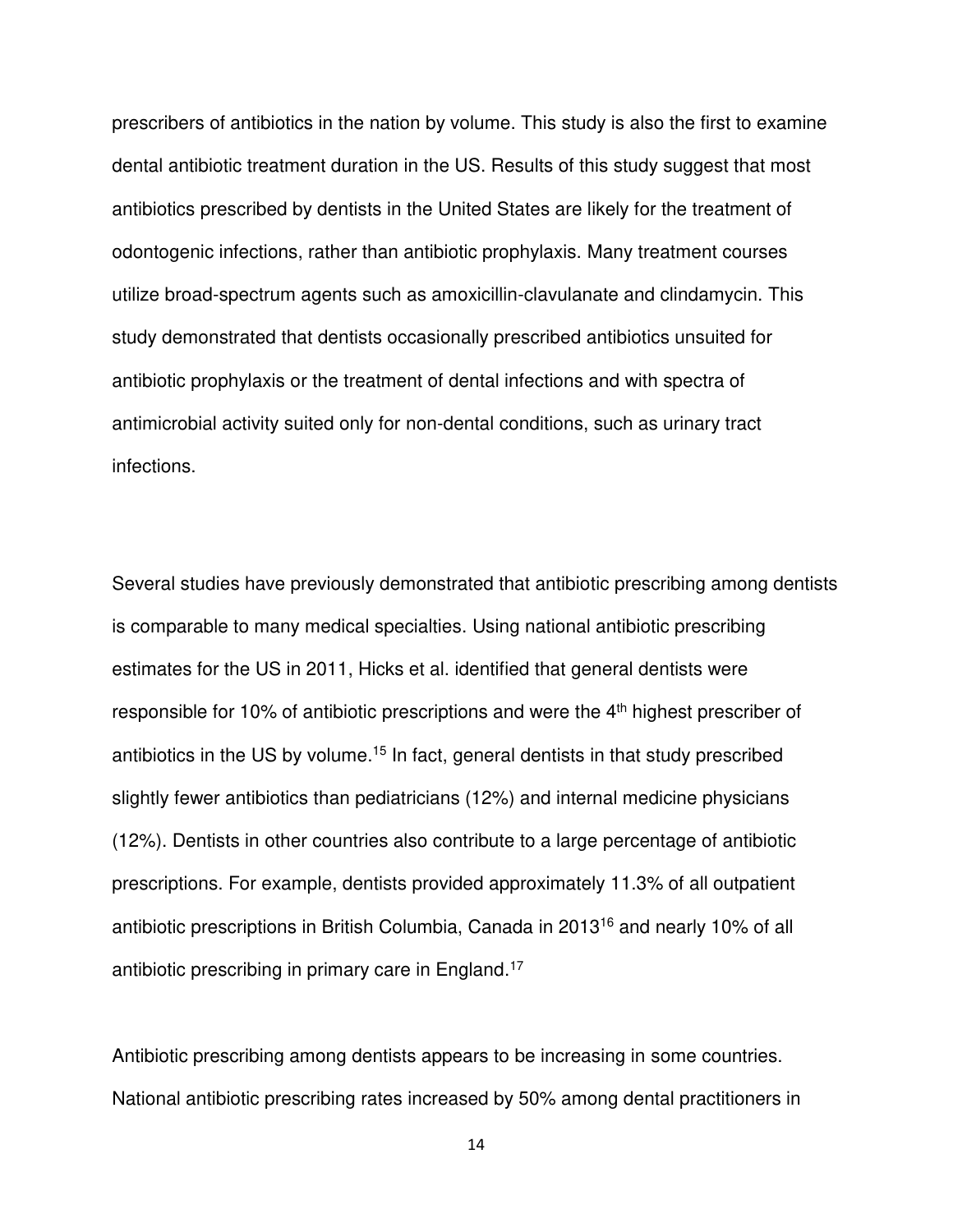Australia between 2001 and 2012.<sup>18</sup> Similar findings were observed in British Columbia, Canada, where dental antibiotic prescribing increased over 60% between 1996 and 2013, whereas overall antibiotic prescribing by physicians declined;<sup>19</sup> by the end of the study, the proportion of all antibiotics prescription by dentists increased from 6.7% to 11.3%. This rise in antibiotic prescriptions among dentists may be related to a number of reasons. First, individuals may be receiving better access to dental care. Second, dental providers may be performing more procedures to salvage infected teeth - rather than performing extractions. Finally, as the patient population ages, dental problems are likely becoming more common. However, regardless of the prescribing trends, some of these antibiotic prescriptions may be unnecessary.

To our knowledge, no studies have evaluated individual dental antibiotic prescriptions to determine how often antibiotics are prescribed inappropriately in the US; however, two surveys demonstrate that inappropriate antibiotic prescribing is common.<sup>11,12</sup> Furthermore, significant geographic variation in antibiotic prescribing practices, suggests that inappropriate antibiotic prescribing is a national problem. For example, general dentists in the District of Columbia prescribed nearly twice as many antibiotics as general dentists in Delaware.<sup>14</sup> In the UK, inappropriate antibiotic prescribing appears to be common.13,20 For example, in a 2016 cross-sectional study analyzing antibiotic prescribing of 568 patients among general dentists, less than 20% of antibiotics were prescribed in situations consistent with clinical guidelines.<sup>21</sup> However, these issues are not limited to just the US and UK, inappropriate antibiotic prescribing practices among dentists is a worldwide problem.22-24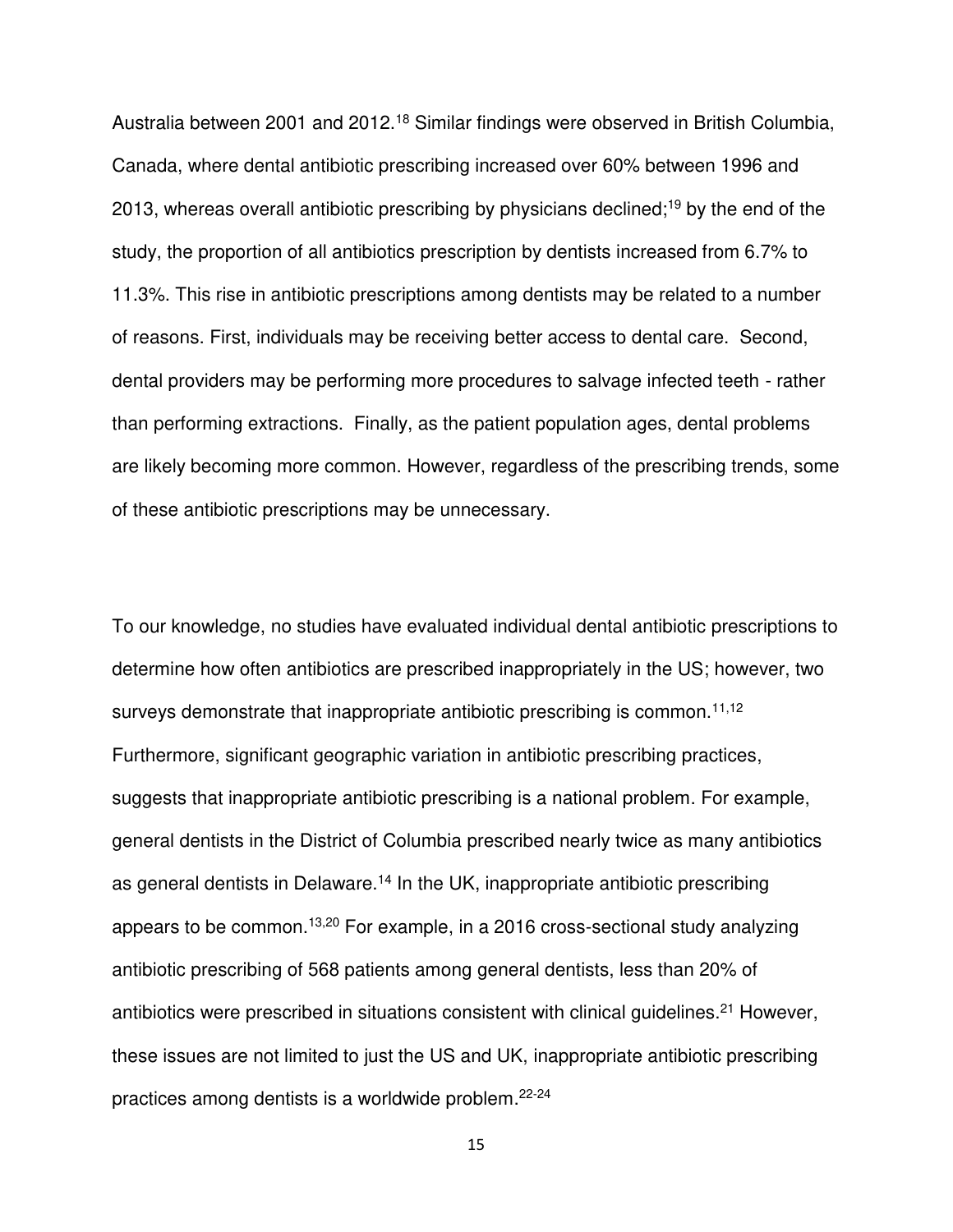Self-described issues that contribute to unnecessary antibiotic prescriptions among dentists include antibiotics to treat dental pain associated with periapical abscesses, increase in use of dental implants, slow adoption of guidelines, decreasing skill-set of the average dentist, use of antibiotics as a substitute for surgery, aging populations, and increased competition (more dentists per capita).16,25 Other important factors include failure of previous operative treatment, shortage of clinical time, and patient pressure.21,26

 Inappropriate antibiotic prescriptions have important costs. Unnecessary antibiotic use contributes to the selection of multidrug resistant organisms,<sup>27</sup> wastes healthcare resources,<sup>28</sup> and likely leads to a significant number of adverse patient events annually.29,30 Thornhill et al. identified that even short antibiotic treatment durations associated with endocarditis prophylaxis are associated with adverse reactions, including Clostridium difficile.<sup>31</sup> Furthermore, narrower spectrum agents, such as amoxicillin had a significantly safer side effect profile for patients than clindamycin.

Several investigators have explored methods to improve antibiotic prescribing practices among dentists. Through a combination of audit, education and feedback on prescribing practices in England, Chate et al. reduced antibiotic use by 43% among 212 general dental providers.<sup>32</sup> A similar audit, education and feedback intervention in a London hospital dental department, improved antibiotic prescribing guideline compliance from 30% to 80%. Several other studies have also demonstrated improvements in antibiotic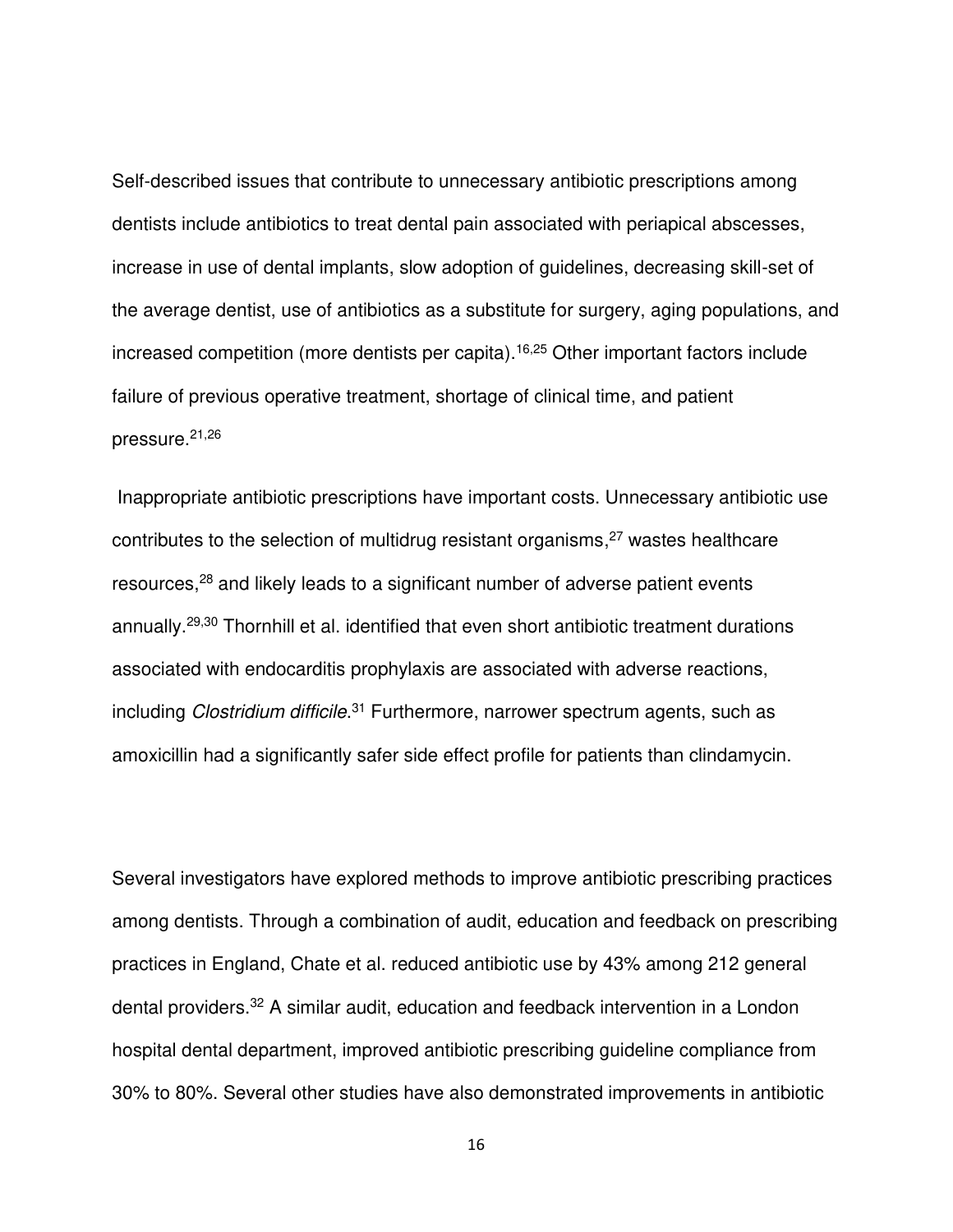prescribing practices after antimicrobial stewardship interventions.13,20,33,34 These audit and feedback interventions appear to be well-received by participants. In a follow-up survey after an antibiotic audit and feedback intervention, a majority of general dentists found the experience to be both understandable and worthwhile.<sup>35</sup>

Additional studies are required to better evaluate antibiotic prescribing behavior among dentists in the US. Specific areas for further investigation include longitudinal prescribing trend analyses, evaluations of indeterminate antibiotic treatment durations (e.g., 2-4 days' supply) and prolonged treatment durations (e.g., beyond 10 days), better insights into prescriber behavior rationale, and the effect of antimicrobial stewardship interventions – such as audit and feedback in the US. Ultimately, improved antibiotic prescribing may likely require a combination of clear treatment guidelines by the ADA and/or the CDC along with comprehensive antimicrobial stewardship efforts targeted to dental prescribers.

Our study had some limitations. First, despite using one of the largest prescription databases available in the US, our cohort only included privately insured Americans and may not be generalizable to the entire US population. Specifically, most individuals with commercial insurance benefits tend to be younger and employed, married to someone who is employed, or the child of someone who has private insurance. Second, only claims that were processed and reimbursed by the payer were included in the analysis. Some enrollees may have paid for their antibiotic prescriptions without using their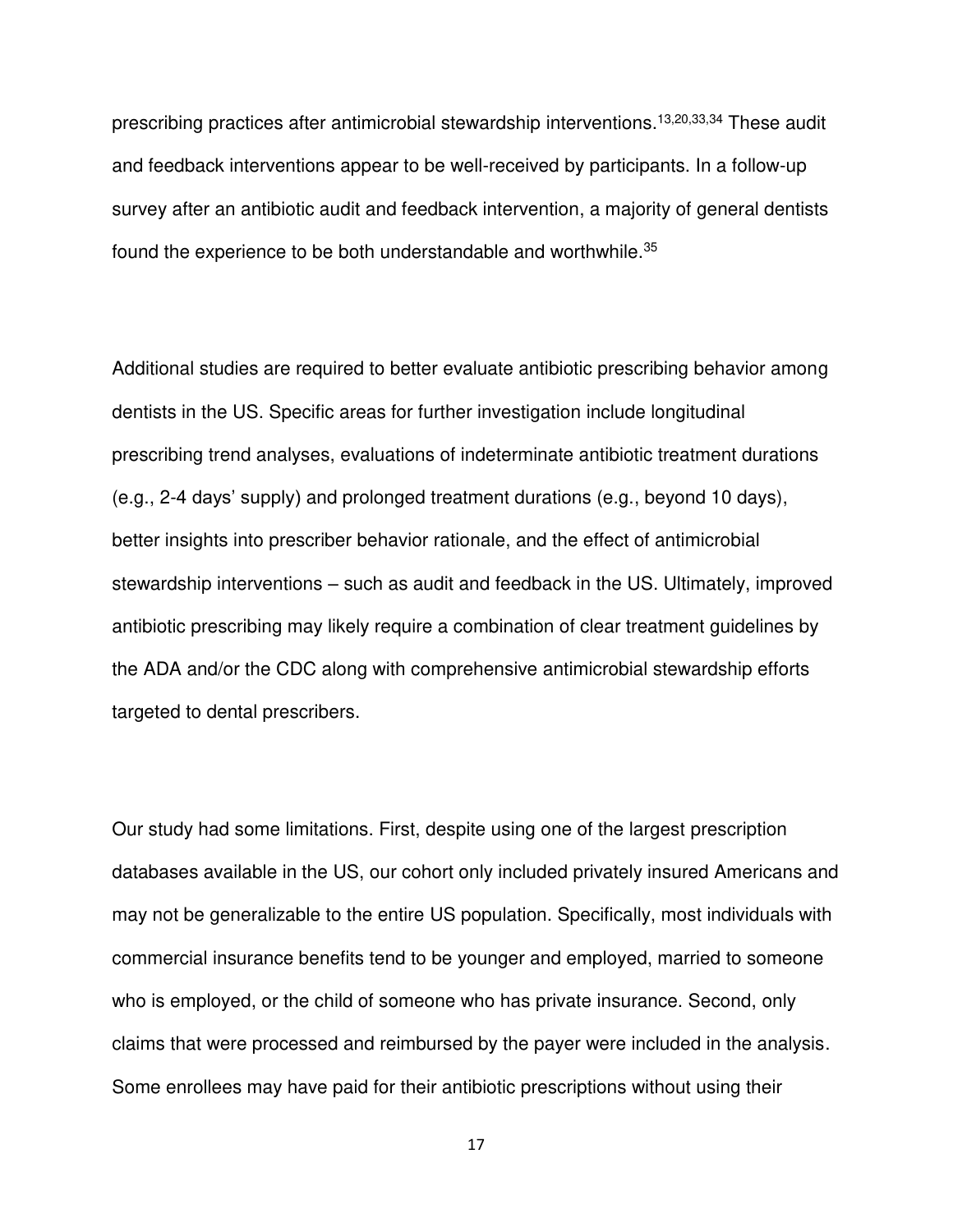insurance benefits. In particular, shorter duration (and less expensive) antibiotic prescriptions, such as antibiotics for prophylaxis may be under-represented in our data. Third, the prescription claims data lacked diagnosis or indication information. As a result, it was difficult to determine if prolonged antibiotic treatment durations were being prescribed for prophylaxis for several days following a dental procedure, non-specific conditions such as undifferentiated dental pain, or non-dental conditions like sinusitis, upper respiratory tract infections, urinary tract infections, or skin and soft tissue infections. Finally, the antibiotic prescriptions in this study are limited to those processed by one large pharmacy benefit management company and do not provide a complete picture of the antibiotic prescribing patterns for a dental provider. Thus, antibiotic prescription rates per provider do not represent the true national prescribing rates for the average dental provider.

# **Conclusions**

Our findings suggest that dentists and dental specialists are significant contributors to outpatient antibiotic prescriptions in the US. Many of these antibiotic prescriptions are written for prolonged periods of time and include broad-spectrum antibiotics. Some prescribed antibiotics appear to be for non-dental infections or unsuitable for treating dental infections. Further analyses are needed to understand, and eventually improve, antibiotic selection practices among dental providers.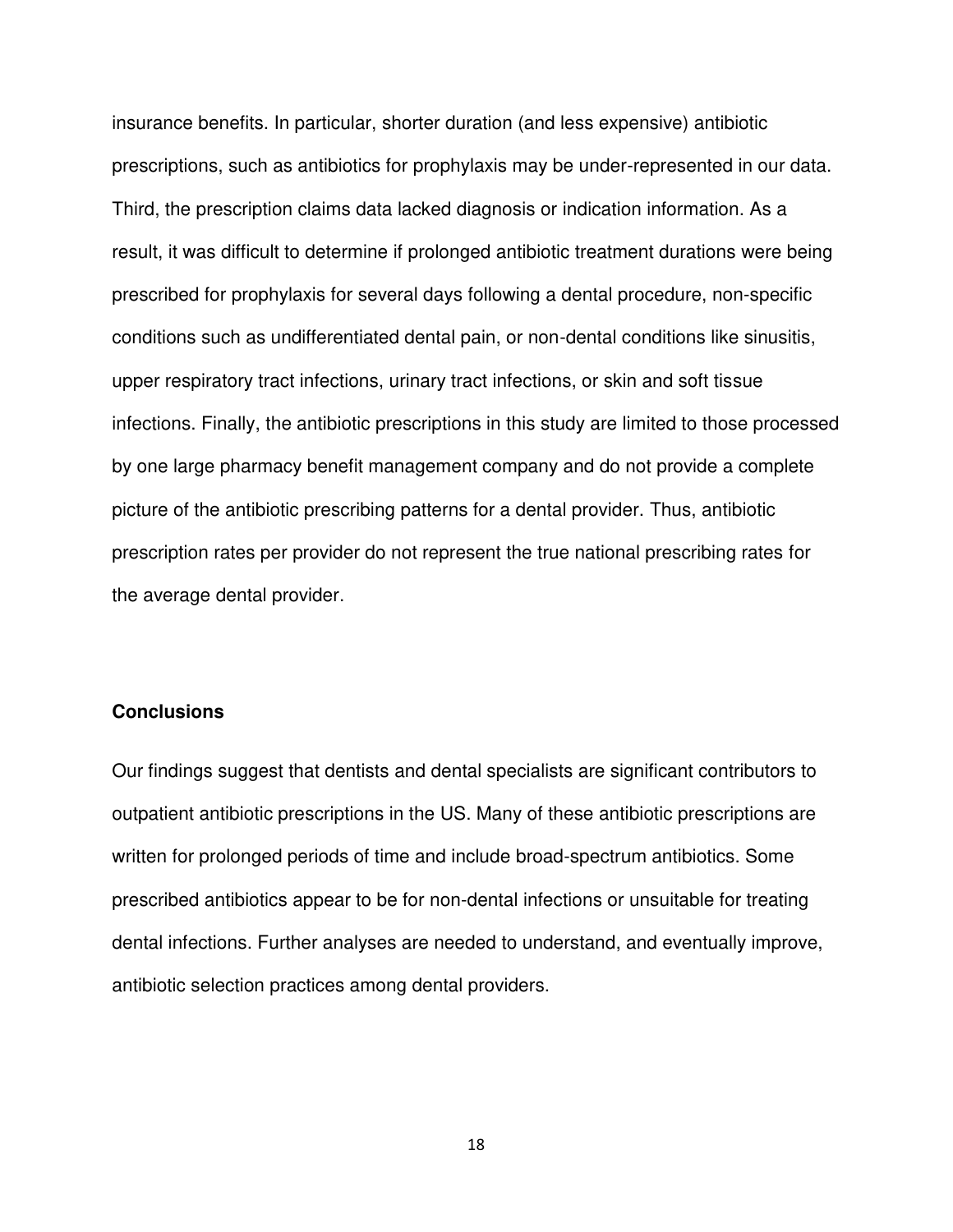References:

- 1. Antibiotic Resistance Threats in the United States, 2013. Available at: http://www.cdc.gov/drugresistance/pdf/ar-threats-2013-508.pdf. Accessed May 15,2017.
- 2. Suda KJ, Hicks LA, Roberts RM, Hunkler RJ, Danziger LH. A national evaluation of antibiotic expenditures by healthcare setting in the United States, 2009. J Antimicrob Chemother 2013;68(3):715-8.
- 3. Fleming-Dutra KE, Hersh AL, Shapiro DJ, et al. Prevalence of Inappropriate Antibiotic Prescriptions Among US Ambulatory Care Visits, 2010-2011. JAMA 2016;315(17):1864-73.
- 4. CDC Newsroom Release. CDC: 1 in 3 antibiotic prescriptions unnecessary. Available at: https://www.cdc.gov/media/releases/2016/p0503-unnecessaryprescriptions.html. Accessed May 15, 2017.
- 5. CDC Get Smart About Antibiotics. Available at: https://www.cdc.gov/getsmart/index.html. Accessed July 10, 2017.
- 6. CDC Core Elements of Hospital Antibiotic Stewardship Programs. Available at: https://www.cdc.gov/getsmart/healthcare/pdfs/core-elements.pdf. Accessed May 15, 2017.
- 7. CDC Core Elements of Antibiotic Stewardship for Nursing Homes. Available at: https://www.cdc.gov/longtermcare/pdfs/core-elements-antibiotic-stewardship.pdf. Accessed May 14, 2017.
- 8. CDC Core Elements of Outpatient Antibiotic Stewardship. Available at: https://www.cdc.gov/getsmart/community/improving-prescribing/coreelements/core-outpatient-stewardship.html. Accessed May 15, 2017.
- 9. The Joint Commission New Antimicrobial Stewardship Standard. Available at: https://www.jointcommission.org/assets/1/6/New Antimicrobial Stewardship Sta ndard.pdf. Accessed May, 15 2017.
- 10. Centers for Medicare & Medicaid Services. CMS Issues Proposed Rule that Prohibits Discrimination, Reduces Hospital-Acquired Conditions, and Promotes Antibiotic Stewardship in Hospitals. Available at: https://www.cms.gov/Newsroom/MediaReleaseDatabase/Fact-sheets/2016-Factsheets-items/2016-06-13.html. Accessed May 15 2017.
- 11. Lockhart PB, Hanson NB, Ristic H, Menezes AR, Baddour L. Acceptance among and impact on dental practitioners and patients of American Heart Association recommendations for antibiotic prophylaxis. Journal of the American Dental Association 2013;144(9):1030-35.
- 12. Cherry WR, Lee JY, Shugars DA, White RP, Jr., Vann WF, Jr. Antibiotic use for treating dental infections in children: a survey of dentists' prescribing practices. J Am Dent Assoc 2012;143(1):31-8.
- 13. Chopra R, Merali R, Paolinelis G, Kwok J. An audit of antimicrobial prescribing in an acute dental care department. Prim Dent J 2014;3(4):24-9.
- 14. Roberts RM, Bartoces M, Thompson SE, Hicks LA. Antibiotic prescribing by general dentists in the United States, 2013. J Am Dent Assoc 2017.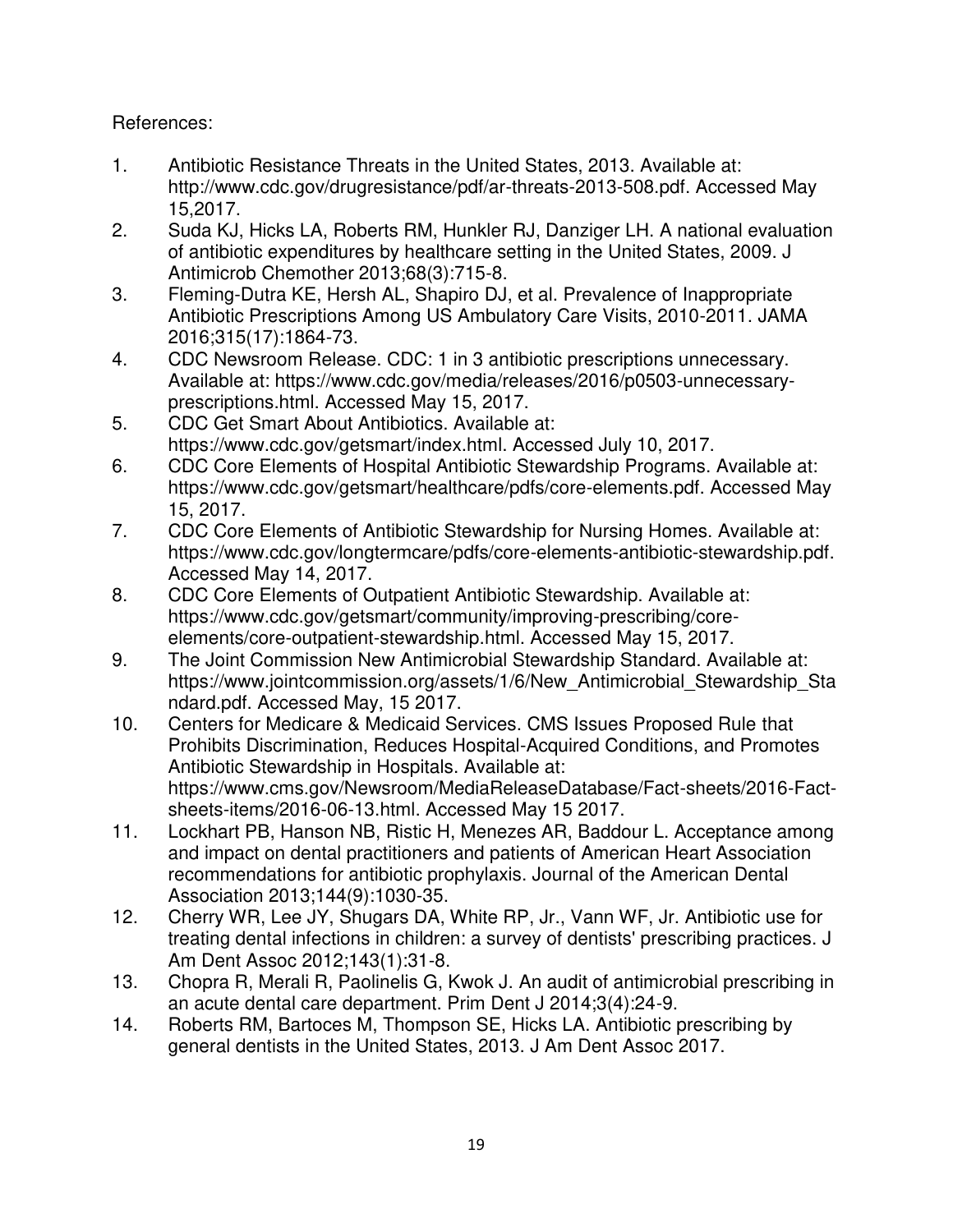- 15. Hicks LA, Bartoces MG, Roberts RM, et al. US outpatient antibiotic prescribing variation according to geography, patient population, and provider specialty in 2011. Clin Infect Dis 2015;60(9):1308-16.
- 16. Patrick D, Marra F, George D, et al. What Accounts for a Large Increase in Antibiotic Prescribing by Dentists? Open Forum Infect Dis 2015;2(Suppl 1):156.
- 17. Doherty R. In the news: antibiotic resistance. Br Dent J 2014;216(2):56.
- 18. Ford PJ, Saladine C, Zhang K, Hollingworth SA. Prescribing patterns of dental practitioners in Australia from 2001 to 2012. Antimicrobials. Aust Dent J 2016.
- 19. Marra F, George D, Chong M, Sutherland S, Patrick DM. Antibiotic prescribing by dentists has increased: Why? J Am Dent Assoc 2016;147(5):320-7.
- 20. Palmer NA, Dailey YM, Martin MV. Can audit improve antibiotic prescribing in general dental practice? Br Dent J 2001;191(5):253-5.
- 21. Cope AL, Francis NA, Wood F, Chestnutt IG. Antibiotic prescribing in UK general dental practice: a cross-sectional study. Community Dent Oral Epidemiol 2016;44(2):145-53.
- 22. Konde S, Jairam LS, Peethambar P, Noojady SR, Kumar NC. Antibiotic overusage and resistance: A cross-sectional survey among pediatric dentists. J Indian Soc Pedod Prev Dent 2016;34(2):145-51.
- 23. Vessal G, Khabiri A, Mirkhani H, Cookson BD, Askarian M. Study of antibiotic prescribing among dental practitioners in Shiraz, Islamic Republic of Iran. East Mediterr Health J 2011;17(10):763-9.
- 24. Ponnambalam Y, Love RM, Thomson WM. Bacterial chemoprophylaxis knowledge and practice among New Zealand dentists. N Z Dent J 2007;103(3):51-7.
- 25. Cope AL, Barnes E, Howells EP, et al. Antimicrobial prescribing by dentists in Wales, UK: findings of the first cycle of a clinical audit. Br Dent J 2016;221(1):25- 30.
- 26. Newlands R, Duncan EM, Prior M, et al. Barriers and facilitators of evidencebased management of patients with bacterial infections among general dental practitioners: a theory-informed interview study. Implement Sci 2016;11:11.
- 27. Cai T, Nesi G, Mazzoli S, et al. Asymptomatic bacteriuria treatment is associated with a higher prevalence of antibiotic resistant strains in women with urinary tract infections. Clin Infect Dis 2015;61(11):1655-61.
- 28. Schultz L, Lowe TJ, Srinivasan A, Neilson D, Pugliese G. Economic impact of redundant antimicrobial therapy in US hospitals. Infect Control Hosp Epidemiol 2014;35(10):1229-35.
- 29. Shehab N, Patel PR, Srinivasan A, Budnitz DS. Emergency department visits for antibiotic-associated adverse events. Clin Infect Dis 2008;47(6):735-43.
- 30. Shehab N, Lovegrove MC, Geller AI, et al. US Emergency Department Visits for Outpatient Adverse Drug Events, 2013-2014. JAMA 2016;316(20):2115-25.
- 31. Thornhill MH, Dayer MJ, Prendergast B, et al. Incidence and nature of adverse reactions to antibiotics used as endocarditis prophylaxis. J Antimicrob Chemother 2015;70(8):2382-8.
- 32. Chate RA, White S, Hale LR, et al. The impact of clinical audit on antibiotic prescribing in general dental practice. Br Dent J 2006;201(10):635-41.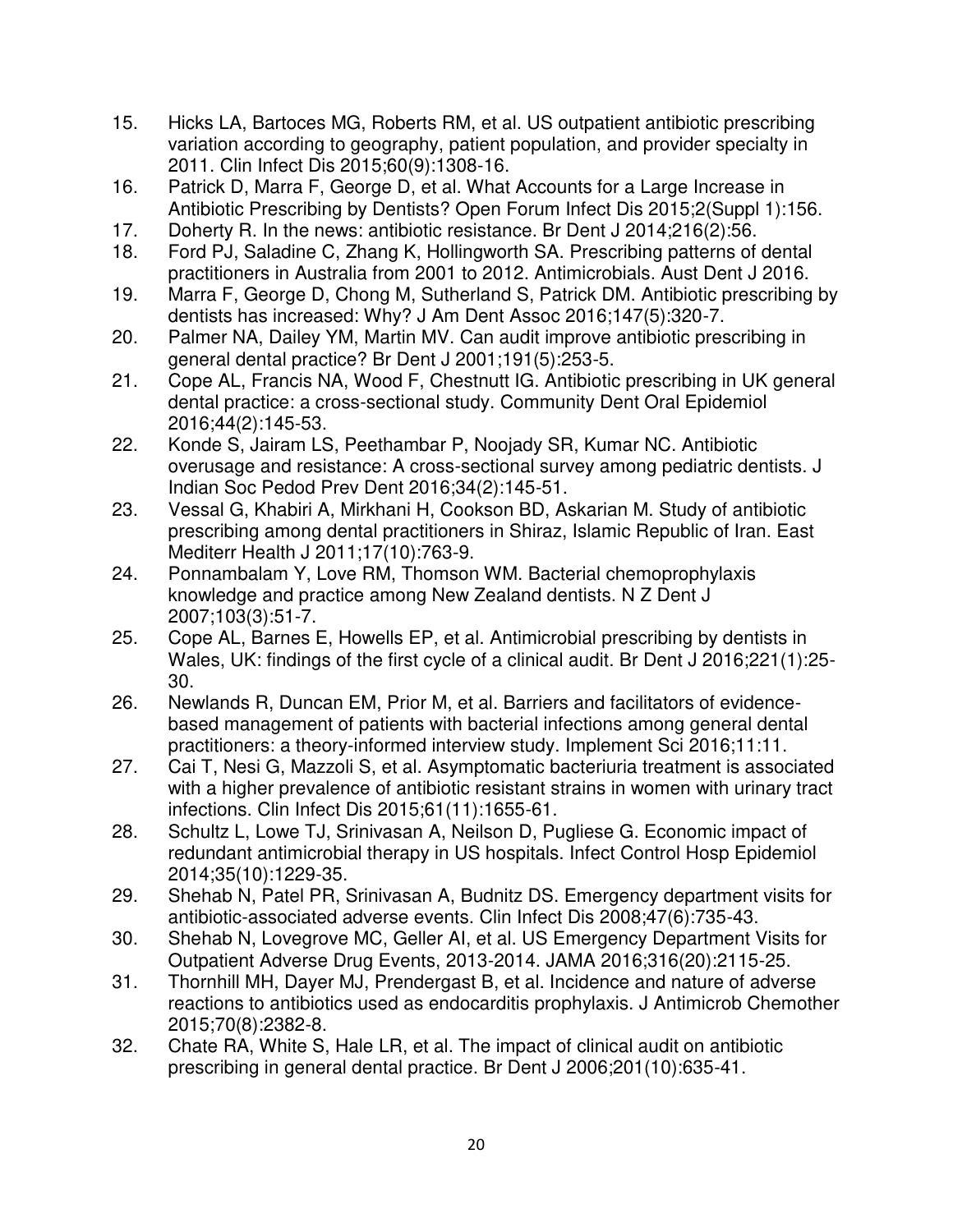- 33. Elouafkaoui P, Young L, Newlands R, et al. An Audit and Feedback Intervention or Reducing Antibiotic Prescribing in General Dental Practice: The RAPiD Cluster Randomised Controlled Trial. PLoS Med 2016;13(8):e1002115.
- 34. Steed M, Gibson J. An audit of antibiotic prescribing in general dental practice. Prim Dent Care 1997;4(2):66-70.
- 35. Palmer NA, Dailey YM. General dental practitioners' experiences of a collaborative clinical audit on antibiotic prescribing: a qualitative study. Br Dent J 2002;193(1):46-9.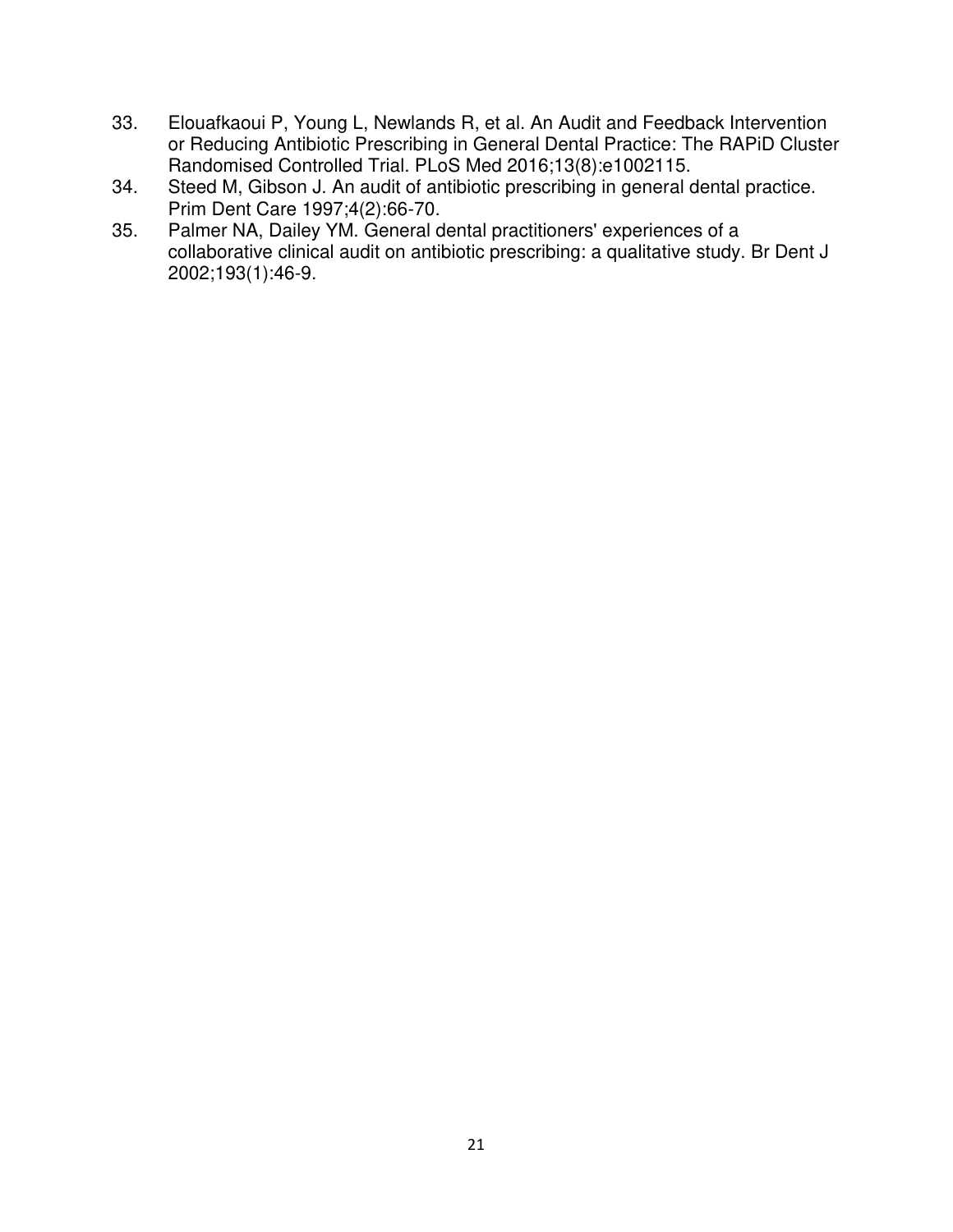| Rank                      | <b>Specialty</b>                | No. of Prescribers | Percent of<br><b>Total</b><br><b>Prescribers</b> | No. of Rxs | Percent<br>of Total<br>Rxs | <b>No. of Patients</b> | <b>Rxs/Prescriber in Express Scripts</b> | No. of<br>Eligible<br><b>Patients</b> |
|---------------------------|---------------------------------|--------------------|--------------------------------------------------|------------|----------------------------|------------------------|------------------------------------------|---------------------------------------|
| $\mathbf{1}$              | Family Medicine                 | 97,322             | 9.9%                                             | 6,543,124  | 20.4%                      | 4,168,730              | 67.2                                     | 43,285,147                            |
| $\sqrt{2}$                | Internal Medicine               | 155,686            | 15.8%                                            | 4,561,532  | 14.2%                      | 2,605,633              | 29.3                                     | 43,285,147                            |
| $\ensuremath{\mathsf{3}}$ | Dentists and Dental Specialties | 157,016            | 15.9%                                            | 3,280,809  | 10.2%                      | 2,325,880              | 20.9                                     | 43,285,147                            |
| $\overline{\mathbf{4}}$   | Pediatrics                      | 53,770             | 5.4%                                             | 2,568,436  | 8.0%                       | 1,562,212              | 47.8                                     | 43,285,147                            |
| 5                         | <b>Emergency Medicine</b>       | 42,814             | 4.3%                                             | 1,445,066  | 4.5%                       | 1,196,345              | 33.8                                     | 43,285,147                            |
| $\,6\,$                   | Dermatology                     | 10,839             | 1.1%                                             | 809,045    | 2.5%                       | 356,288                | 74.6                                     | 43,285,147                            |

Table 1. Top 10 Antibiotic Prescribing Specialties within the Express Scripts Incorporated Database in 2015.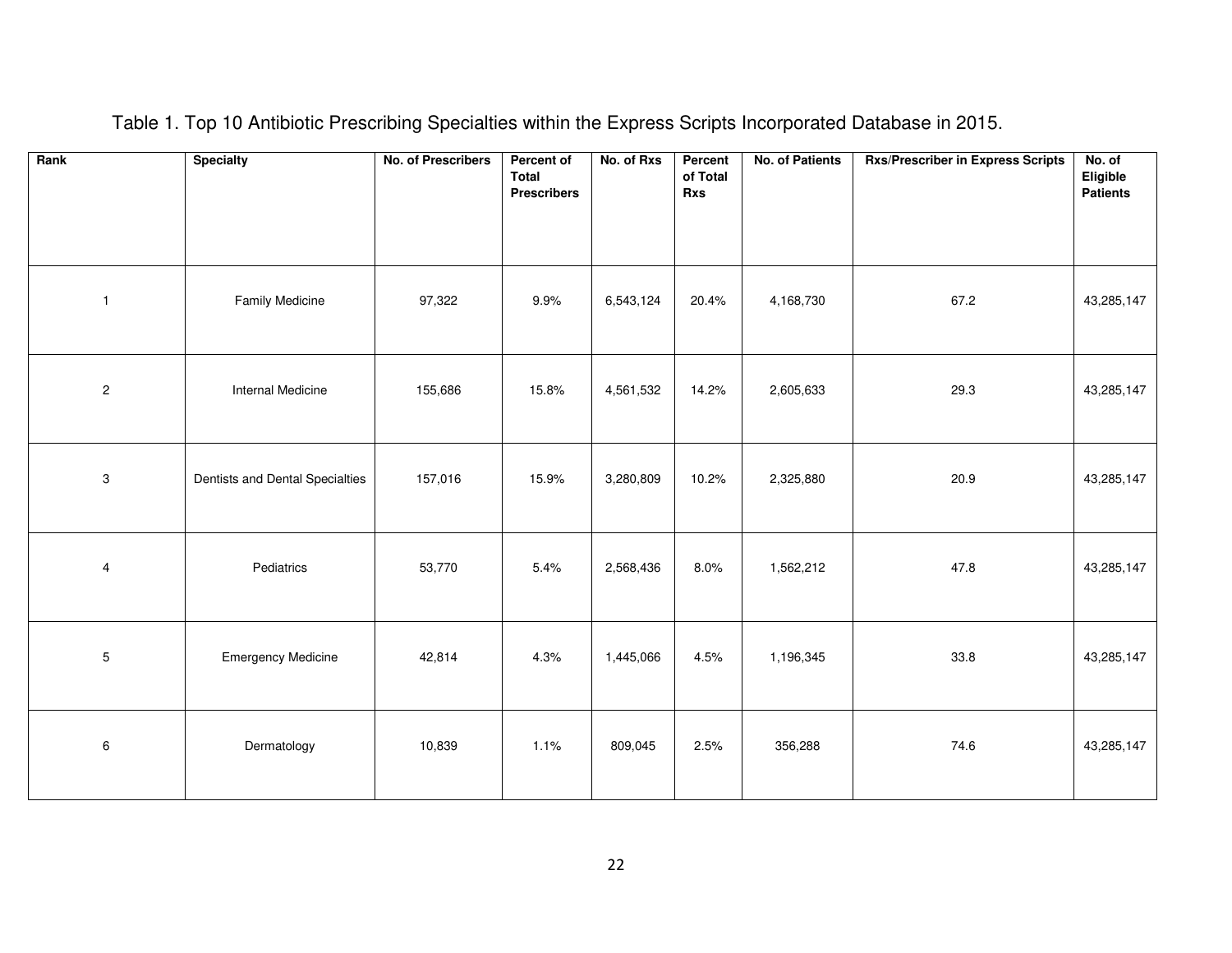| $\overline{7}$ | Obstetrics & Gynecology | 34,228 | 3.5% | 766,007 | 2.4% | 526,182 | 22.4 | 43,285,147 |
|----------------|-------------------------|--------|------|---------|------|---------|------|------------|
| 8              | Urology                 | 9,203  | 0.9% | 646,674 | 2.0% | 326,808 | 70.3 | 43,285,147 |
| 9              | Otolaryngology          | 9,192  | 0.9% | 448,645 | 1.4% | 310,243 | 48.8 | 43,285,147 |
| $10$           | Surgery                 | 24,323 | 2.5% | 266,584 | 0.8% | 180,940 | 11.0 | 43,285,147 |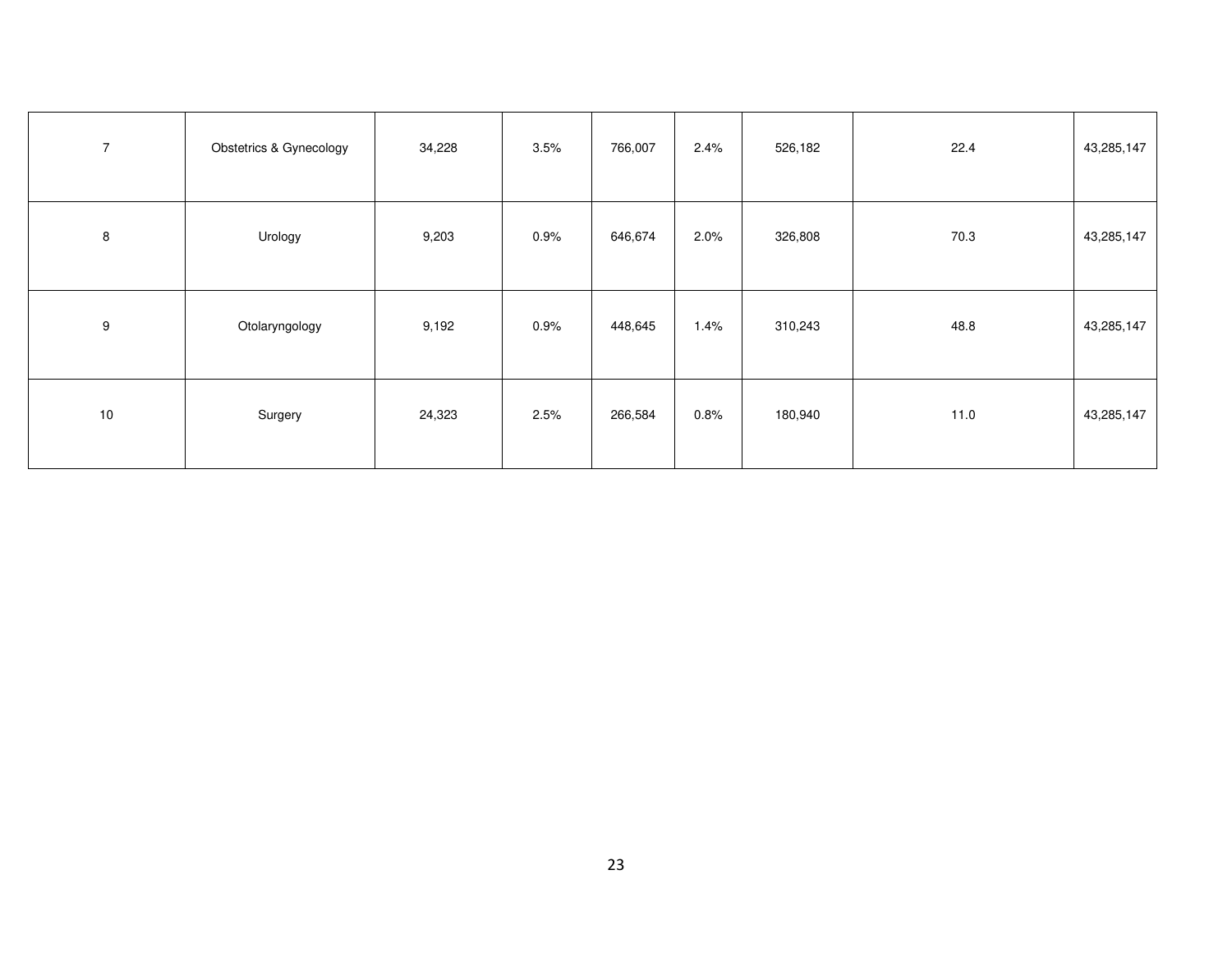Table 2. Antibiotic Prescription Data by Dental Specialty within the Express Scripts Incorporated Database in 2015.

| <b>Dental Specialty</b>                     | <b>Number</b>    | <b>Number</b>  | <b>Prescriptions per</b> | <b>Percent of</b> |  |
|---------------------------------------------|------------------|----------------|--------------------------|-------------------|--|
|                                             | of Prescriptions | of Prescribers | <b>Prescriber</b>        | Prescriptions (%) |  |
| Dentist (general)                           | 2,068,734        | 131,664        | 15.71                    | 74.07%            |  |
| Oral and Maxillofacial Surgery              | 349,247          | 5,485          | 63.67                    | 12.50%            |  |
| Periodontics                                | 171,696          | 4,325          | 39.7                     | 6.15%             |  |
| Endodontics                                 | 145,546          | 4,197          | 34.68                    | 5.21%             |  |
| Oral and Maxillofacial Pathology            | 27,020           | 404            | 66.88                    | 0.97%             |  |
| Prosthodontics                              | 18,206           | 1,775          | 10.26                    | 0.65%             |  |
| Dental Public Health                        | 5,201            | 419            | 12.41                    | 0.19%             |  |
| <b>Pediatric Dentistry</b>                  | 3,985            | 1,464          | 2.72                     | 0.14%             |  |
| Orthodontics and Dentofacial<br>Orthopedics | 2,702            | 969            | 2.79                     | 0.10%             |  |
| Oral and Maxillofacial Radiology            | 579              | 10             | 57.9                     | 0.02%             |  |
| <b>Total</b>                                | 2,792,916        | 150,712        | 18.53                    | 100%              |  |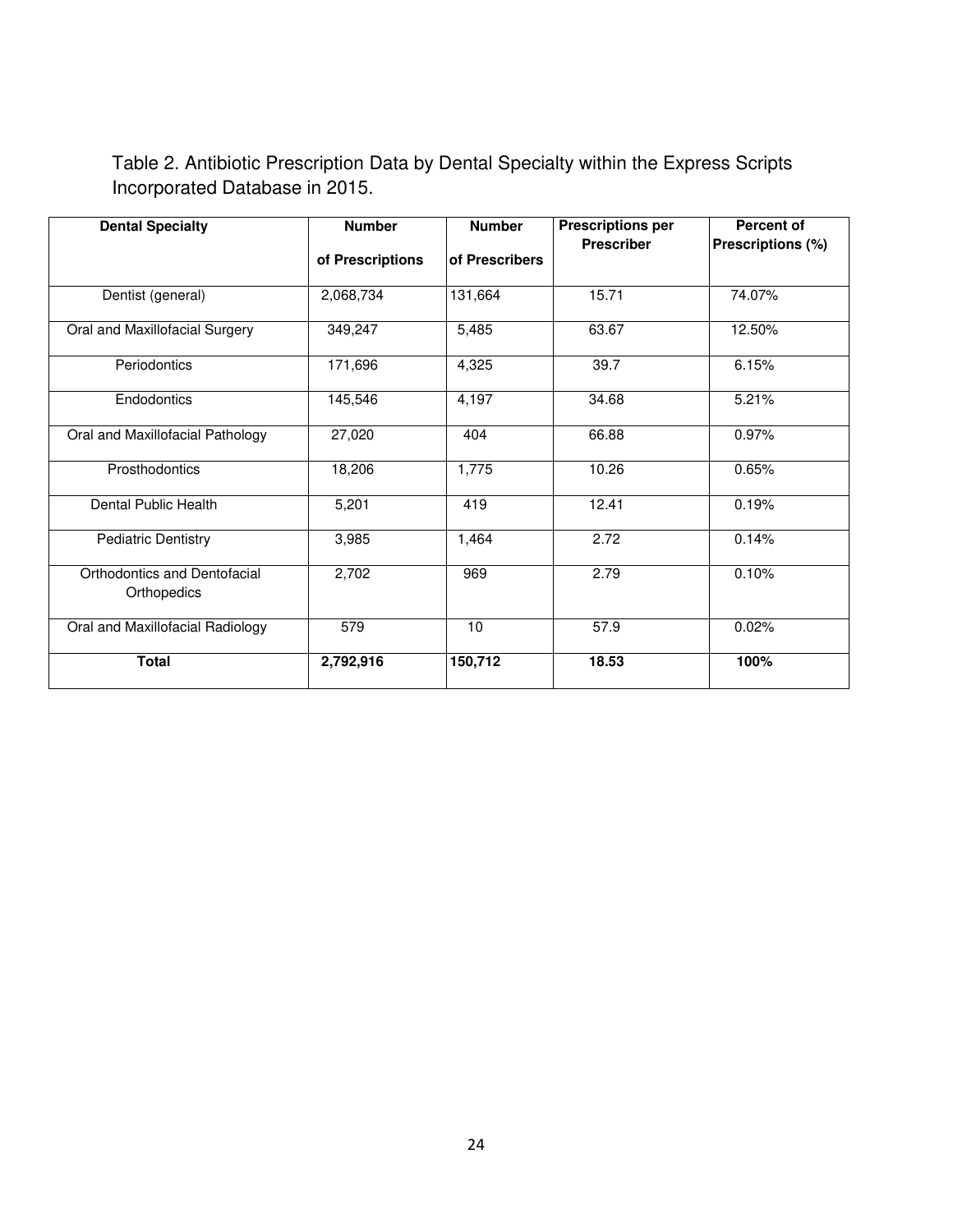Table 3. Most Common Antibiotics Prescribed by Dental Specialty within the Express Scripts Incorporated Database in 2015.

| Antibiotic<br>Rank | Dentist<br>(general)                  | Oral and<br>Maxillofacial<br>Surgery  | Periodontics                             | Endodontics                         | Oral and<br>Maxillofacial<br>Pathology   | Pediatric<br>Dentistry                             | Prosthodontics                       | <b>Dental Public</b><br>Health           | Orthodontics<br>and Dentofacial<br>Orthopedics | Oral and<br>Maxillofacial<br>Radiology   |
|--------------------|---------------------------------------|---------------------------------------|------------------------------------------|-------------------------------------|------------------------------------------|----------------------------------------------------|--------------------------------------|------------------------------------------|------------------------------------------------|------------------------------------------|
|                    | Amoxicillin<br>(56%)                  | Amoxicillin<br>(58%)                  | Amoxicillin<br>(60%)                     | Amoxicillin<br>(47%)                | Amoxicillin<br>(56%)                     | Amoxicillin<br>(50%)                               | Amoxicillin<br>(63%)                 | Amoxicillin<br>(53%)                     | Amoxicillin<br>(33%)                           | Amoxicillin<br>(79%)                     |
| $\mathbf{2}$       | Clindamycin<br>(16%)                  | Clindamycin<br>(15%)                  | Doxycycline<br>$(10\%)$                  | Clindamycin<br>(23%)                | Penicillin V<br>(16%)                    | Azithromycin<br>(19%)                              | Clindamycin<br>(15%)                 | Clindamycin<br>(17%)                     | Azithromycin<br>(27%)                          | Clindamycin<br>(12%)                     |
| 3                  | Penicillin V<br>(12%)                 | Penicillin V<br>(14.5%)               | Clindamycin<br>(9%)                      | Penicillin V<br>(12%)               | Clindamycin<br>(13%)                     | Penicillin V<br>(8%)                               | Penicillin V<br>(6%)                 | Penicillin V<br>(15%)                    | Clindamycin<br>(12%)                           | Azithromycin<br>$(3.0\%)$                |
| 4                  | Azithromycin<br>(5%)                  | Amoxicillin/<br>Clavulanate<br>(4.5%) | Azithromycin<br>(7%)                     | Amoxicillin/<br>Clavulanate<br>(6%) | Azithromycin<br>(4.7%                    | Clindamycin<br>$(7.6\%)$                           | Azithromycin<br>(5.97%)              | Cephalexin<br>$(4.1\%)$                  | Penicillin V<br>(4.9%                          | Amoxicillin/<br>Clavulanate<br>$(2.6\%)$ |
| 5                  | Cephalexin<br>(4.8%)                  | Azithromycin<br>(3.3%)                | Amoxicillin/<br>Clavulanate<br>$(3.5\%)$ | Azithromycin<br>$(5.6\%)$           | Cephalexin<br>(3.4%)                     | Amoxicillin/<br>Clavulanate<br>$(3.6\%)$           | Amoxicillin/<br>Clavulanate<br>(2.9% | Azithromycin<br>$(4.0\%)$                | Amoxicillin/<br>Clavulanate<br>$(4.6\%)$       | Penicillin V<br>$(1.6\%)$                |
| 6                  | Amoxicillin/<br>Clavulanate<br>(2.6%) | Cephalexin<br>(2.9%                   | Penicillin V<br>(3.4%)                   | Cephalexin<br>$(3.1\%)$             | Amoxicillin/<br>Clavulanate<br>$(3.1\%)$ | Cephalexin<br>(3.4% )                              | Cephalexin<br>(2.8%)                 | Amoxicillin/<br>Clavulanate<br>$(2.2\%)$ | Cephalexin<br>$(4.0\%)$                        | Ciprofloxacin<br>(0.7%                   |
| 7                  | Doxycycline<br>$(1.6\%)$              | Doxycycline<br>$(0.6\%)$              | Metronidazole<br>(2.4% )                 | Metronidazole<br>$(2.0\%)$          | Doxycycline<br>$(1.2\%)$                 | Ciprofloxacin<br>(2.3%)                            | Doxycycline<br>$(1.4\%)$             | Doxycycline<br>$(2.0\%)$                 | Doxycycline<br>(3.8%)                          | Levofloxacin<br>(0.4% )                  |
| 8                  | Metronidazol<br>e(0.8%)               | Metronidazol<br>e(0.5%)               | Cephalexin<br>$(2.2\%)$                  | Ciprofloxacin<br>$(0.4\%)$          | Ciprofloxacin<br>$(0.5\%)$               | Doxycycline<br>(1.5%)                              | Metronidazole<br>(0.8%               | Ciprofloxacin<br>$(1.0\%)$               | Ciprofloxacin<br>$(3.0\%)$                     | Cephalexin<br>(0.2%                      |
| 9                  | Ciprofloxacin<br>$(0.5\%)$            | Ciprofloxacin<br>$(0.3\%)$            | Ciprofloxacin<br>(0.7%                   | Doxycycline<br>(0.36%)              | Metronidazol<br>e(0.48%)                 | Sulfamethox<br>azole/<br>Trimethoprim<br>$(1.0\%)$ | Ciprofloxacin<br>$(0.6\%)$           | Metronidazole<br>(0.7%                   | Sulfamethoxazo<br>le/Trimethoprim<br>$(1.8\%)$ | Metronidazole<br>(0.2%                   |
| 10                 | Erythromycin<br>(0.4% )               | Levofloxacin<br>$(0.3\%)$             | Levofloxacin<br>$(0.3\%)$                | Levofloxacin<br>(0.2%               | Levofloxacin<br>(0.3%                    | Levofloxacin<br>(0.7%                              | Erythromycin<br>$(0.5\%)$            | Erythromycin<br>$(0.6\%)$                | Metronidazole<br>(1.5%)                        | n/a                                      |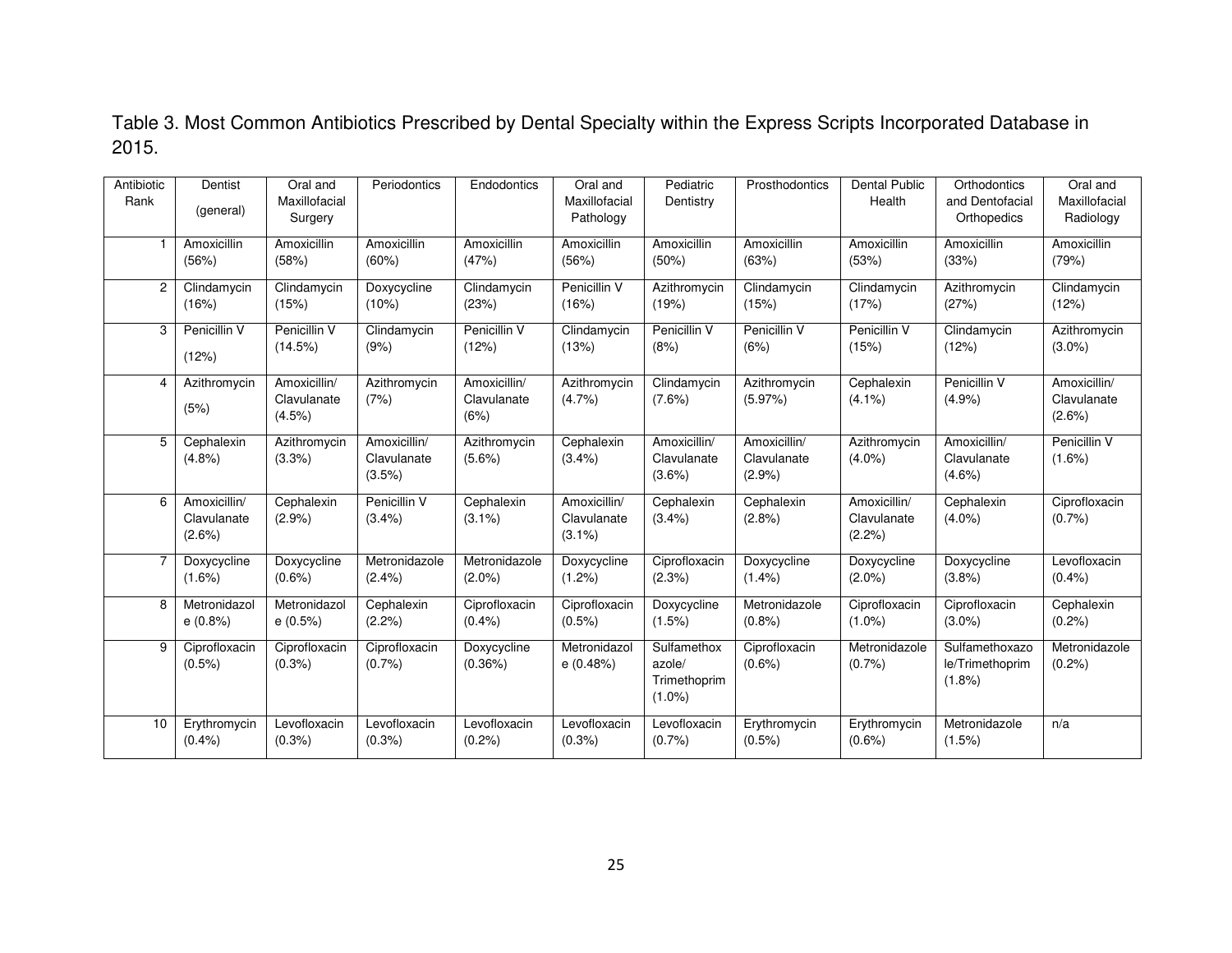Figure 1. Top 10 Antibiotics Prescribed by Dentists within the Express Scripts Incorporated Database in 2015.



Other: Metronidazole (0.89%), Erythromycin base (0.33%)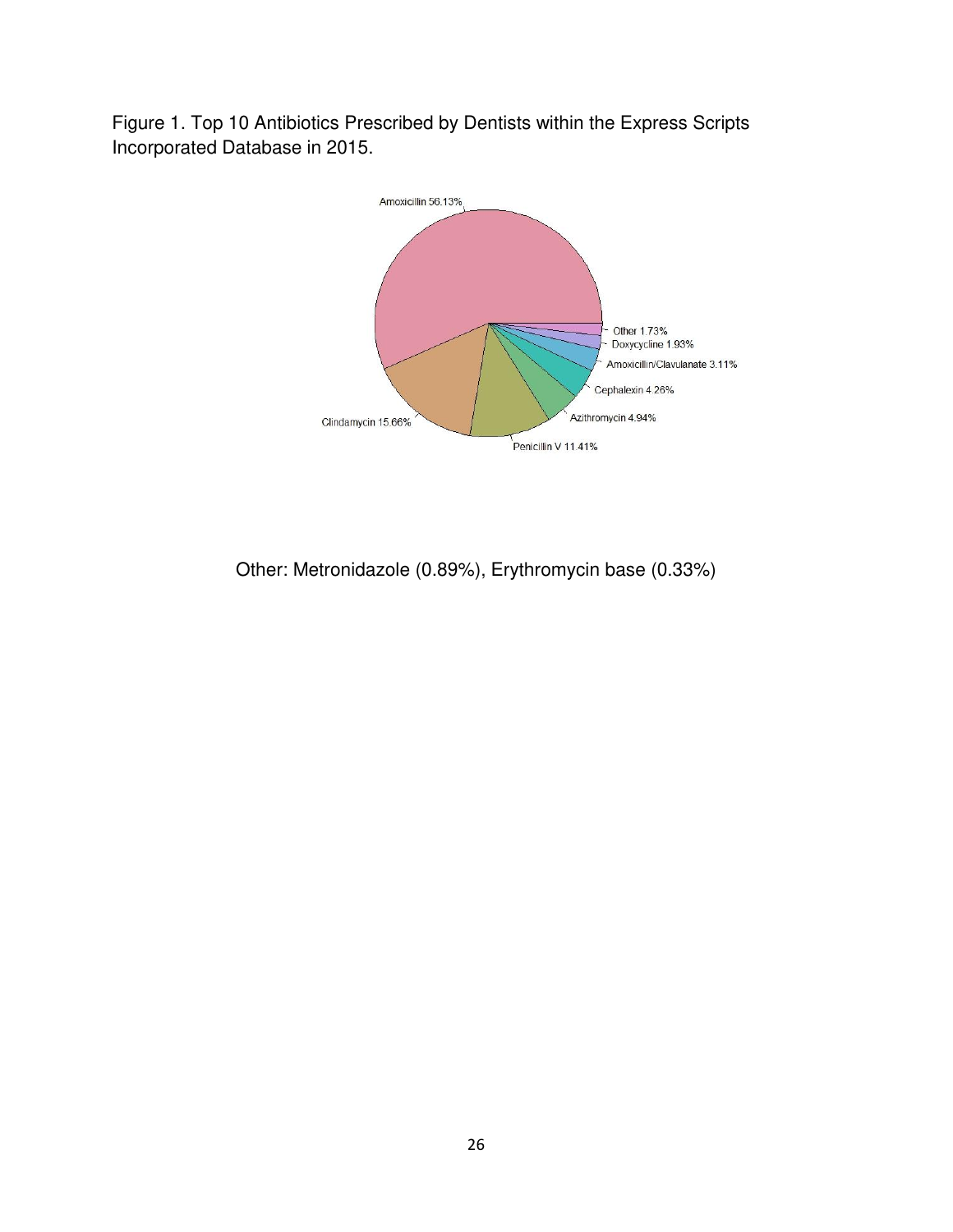Figure 2a. Histogram of Days' Supply of All Antibiotics Prescribed by Dentists within the Express Scripts Incorporated Database in 2015.



Note. Dental claims are truncated to 30 days' supply.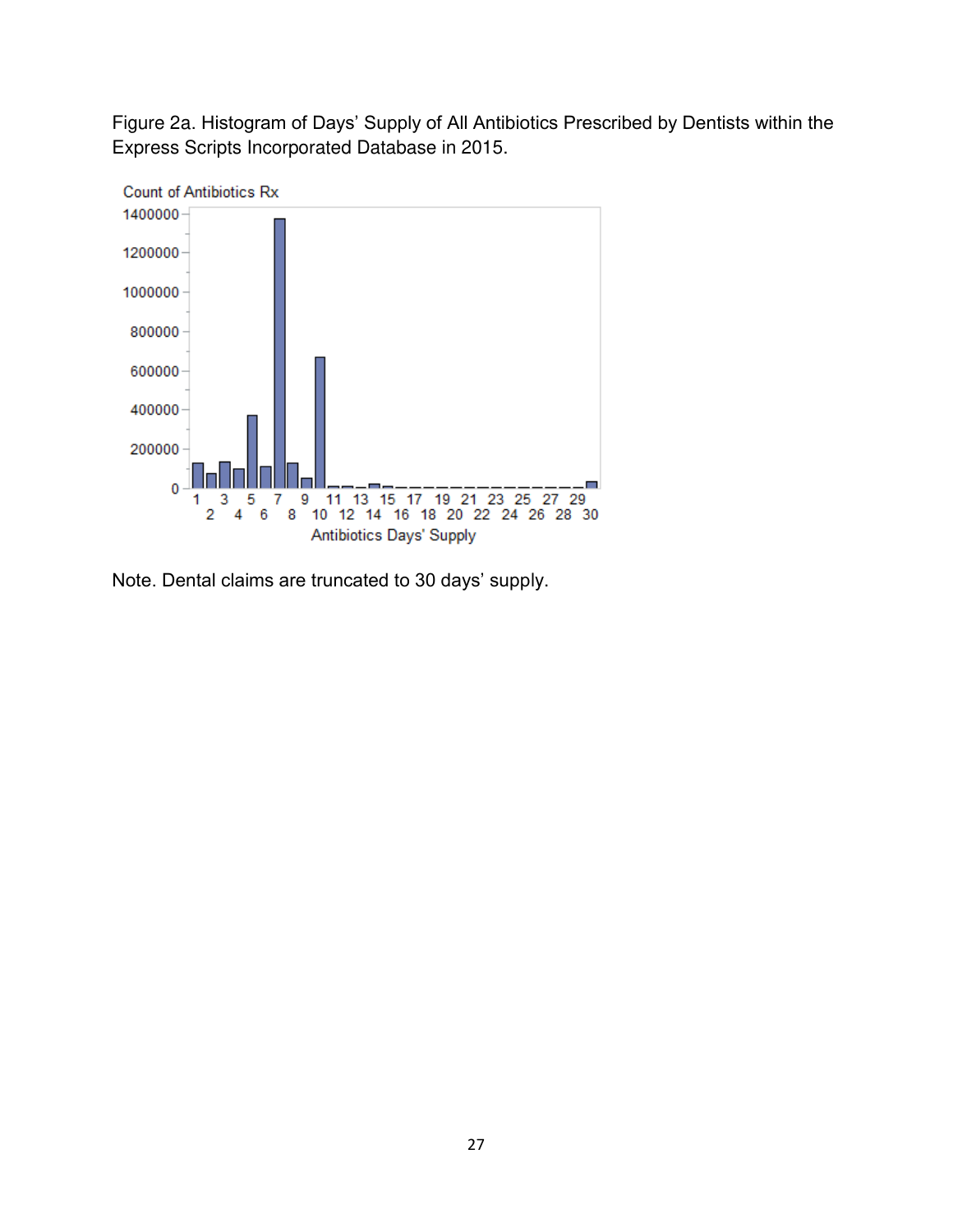Figure 2b. Histogram of Days' Supply of Amoxicillin Prescribed by Dentists within the Express Scripts Incorporated Database in 2015.

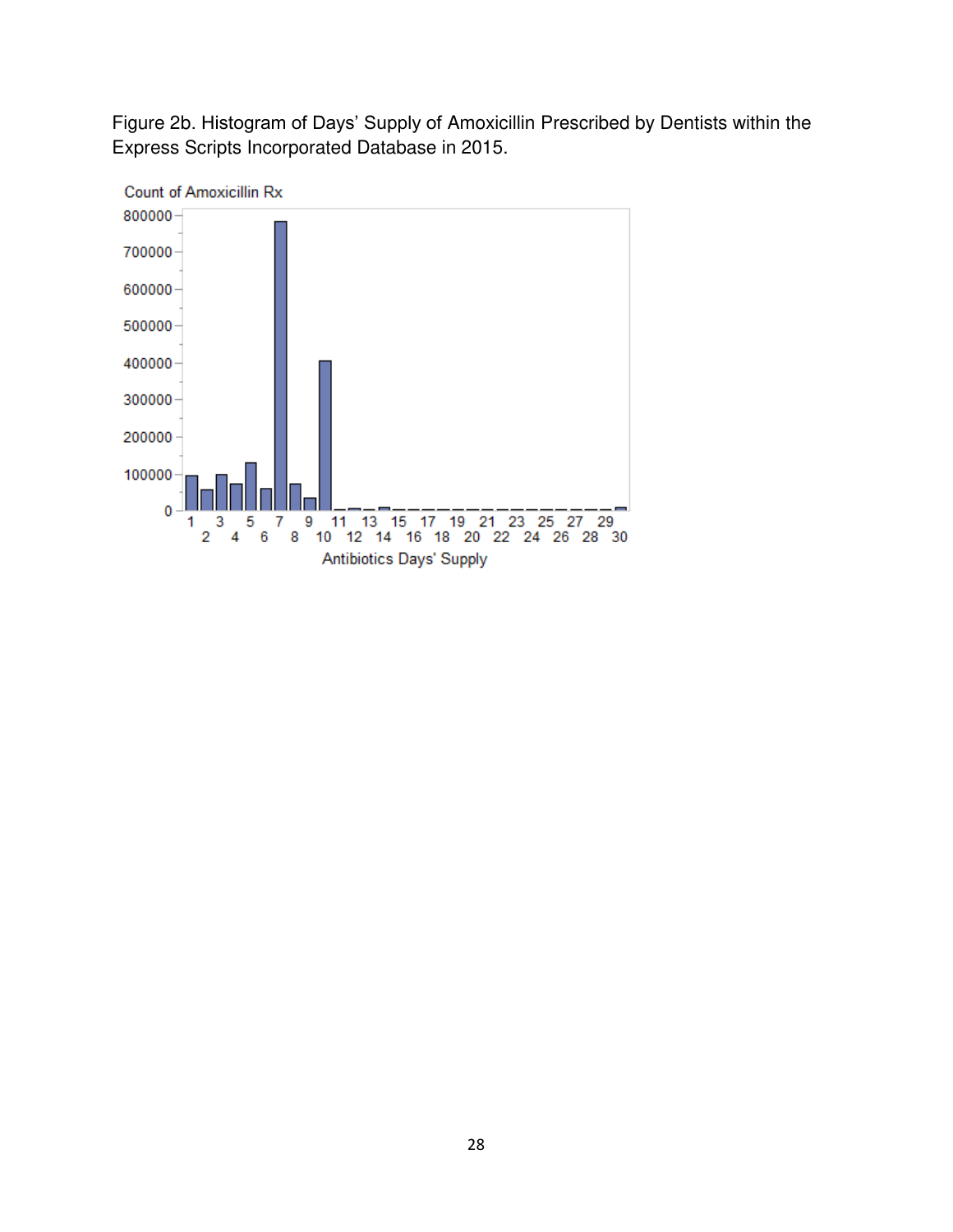Figure 3a. Map of All Antibiotics Prescribed by Dentists within the Express Scripts Incorporated Database in 2015.

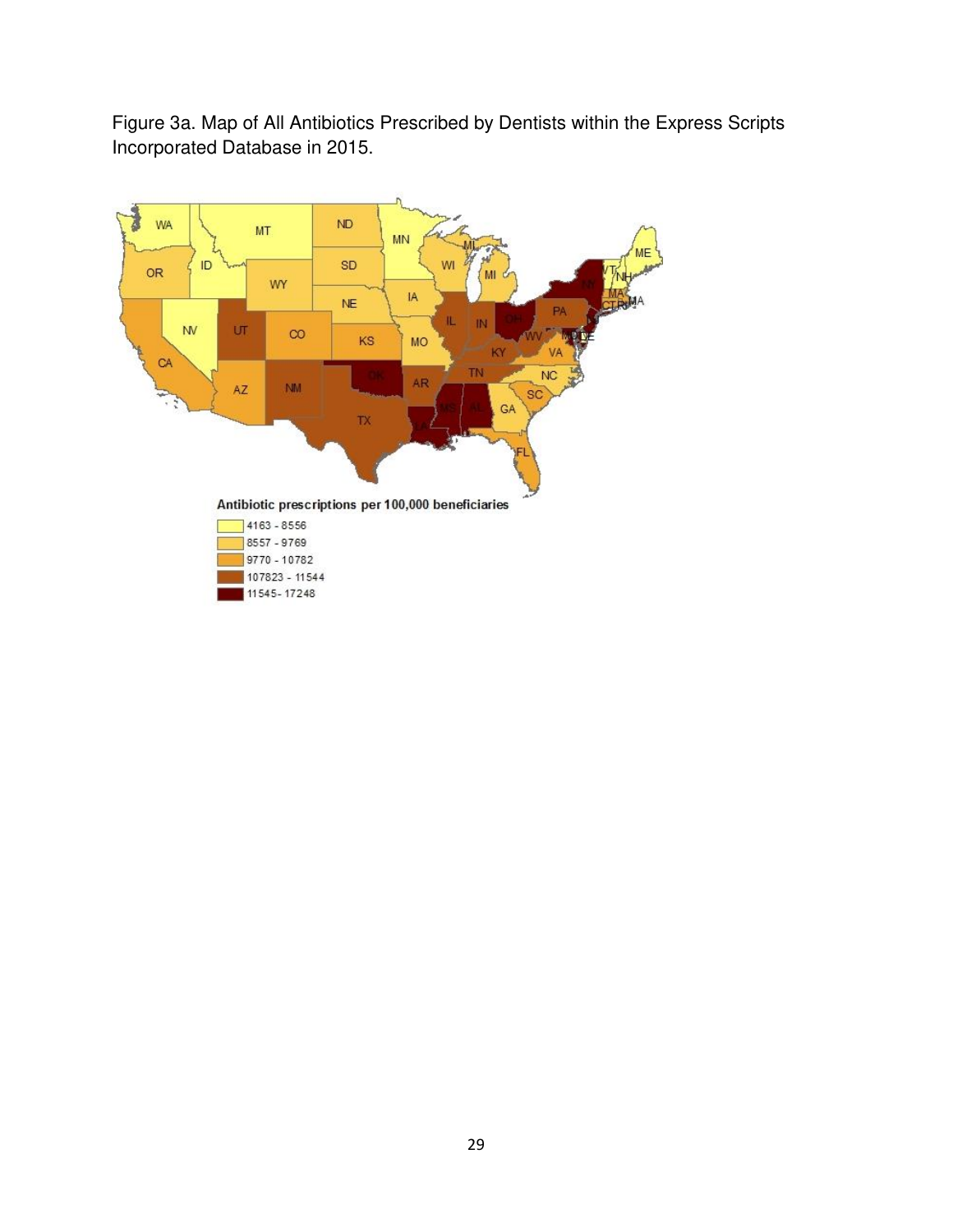

Figure 3b. Map of Dental Antibiotic Prescriptions (prophylaxis) by State, 2015

Antibiotic prescriptions per 100,000 beneficiaries

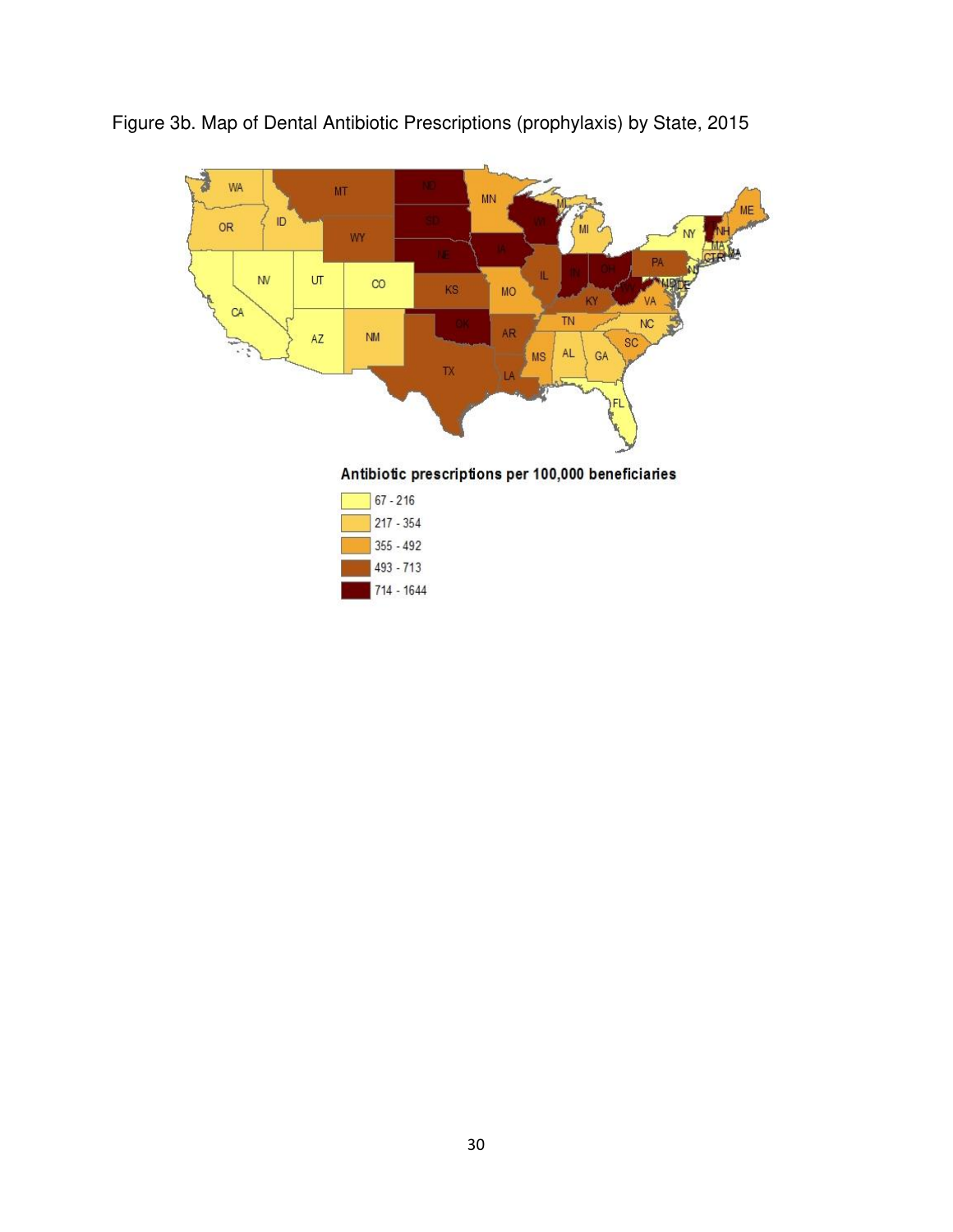

Figure 3c. Map of Dental Antibiotic Prescriptions (treatment) by State, 2015



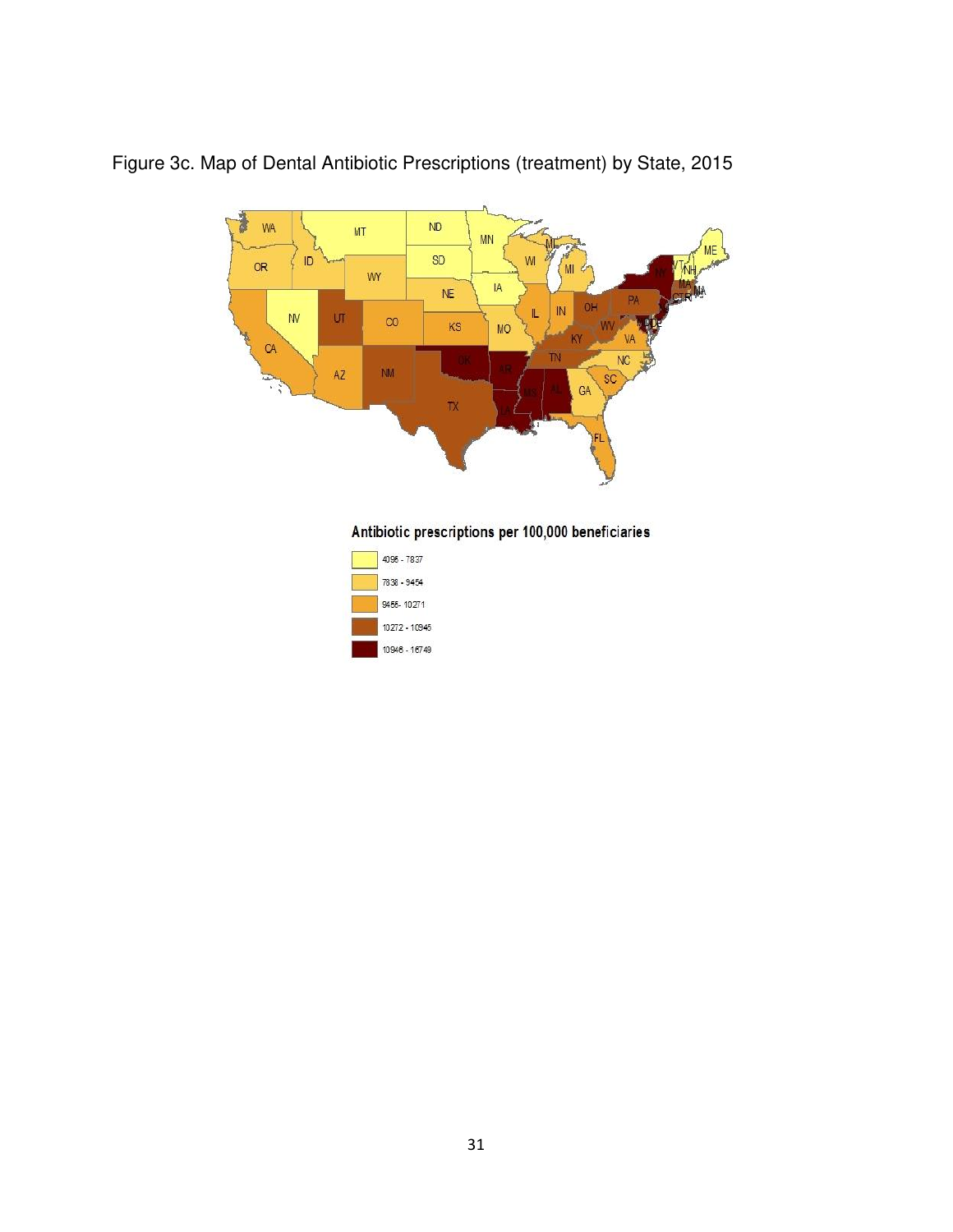Supplementary Appendix:

Histogram of Days' Supply of Penicillin Prescribed by Dentists within the Express Scripts Incorporated Database in 2015.

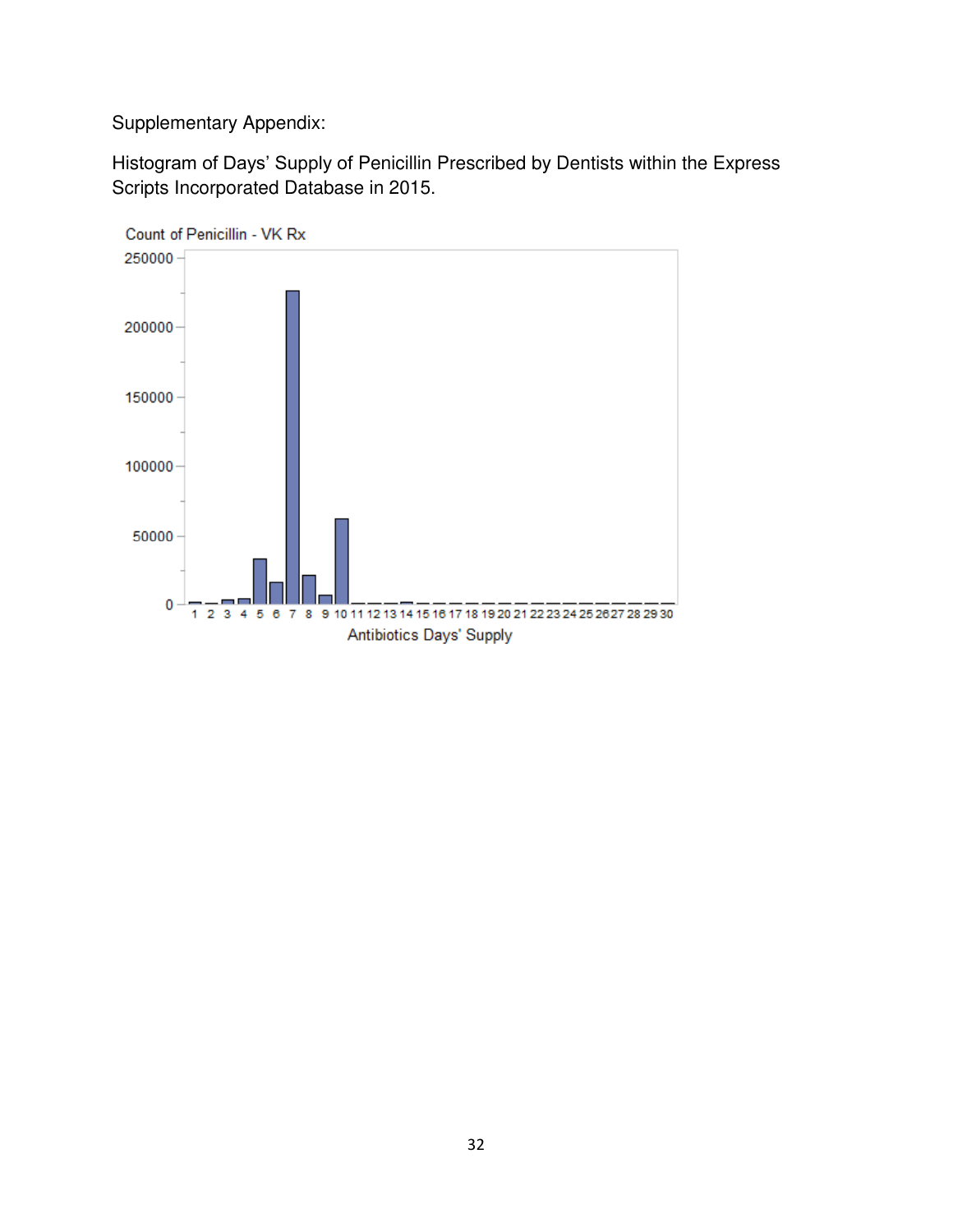Histogram of Days' Supply of Azithromycin Prescribed by Dentists within the Express Scripts Incorporated Database in 2015.

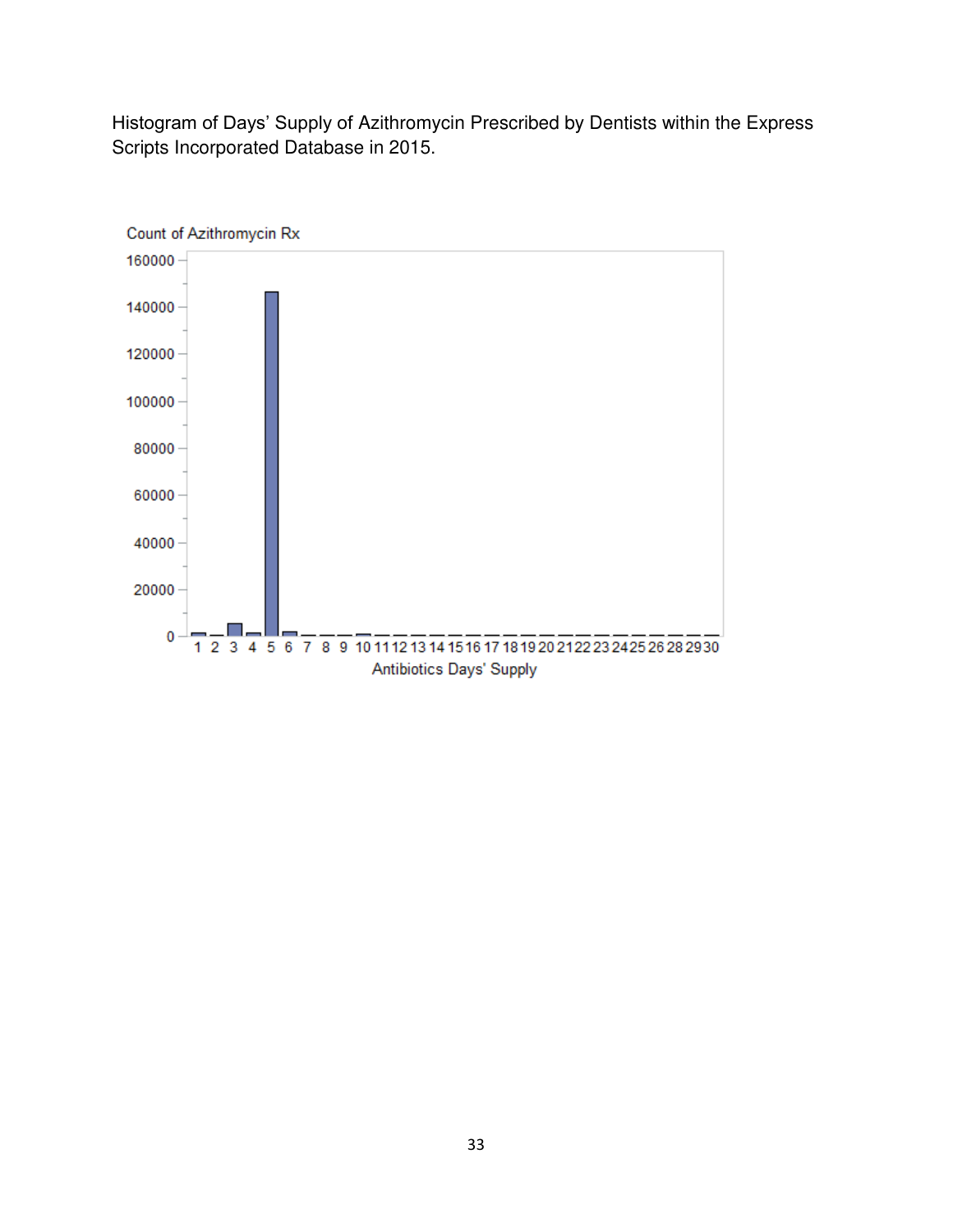Histogram of Days' Supply of Cephalexin Prescribed by Dentists within the Express Scripts Incorporated Database in 2015.